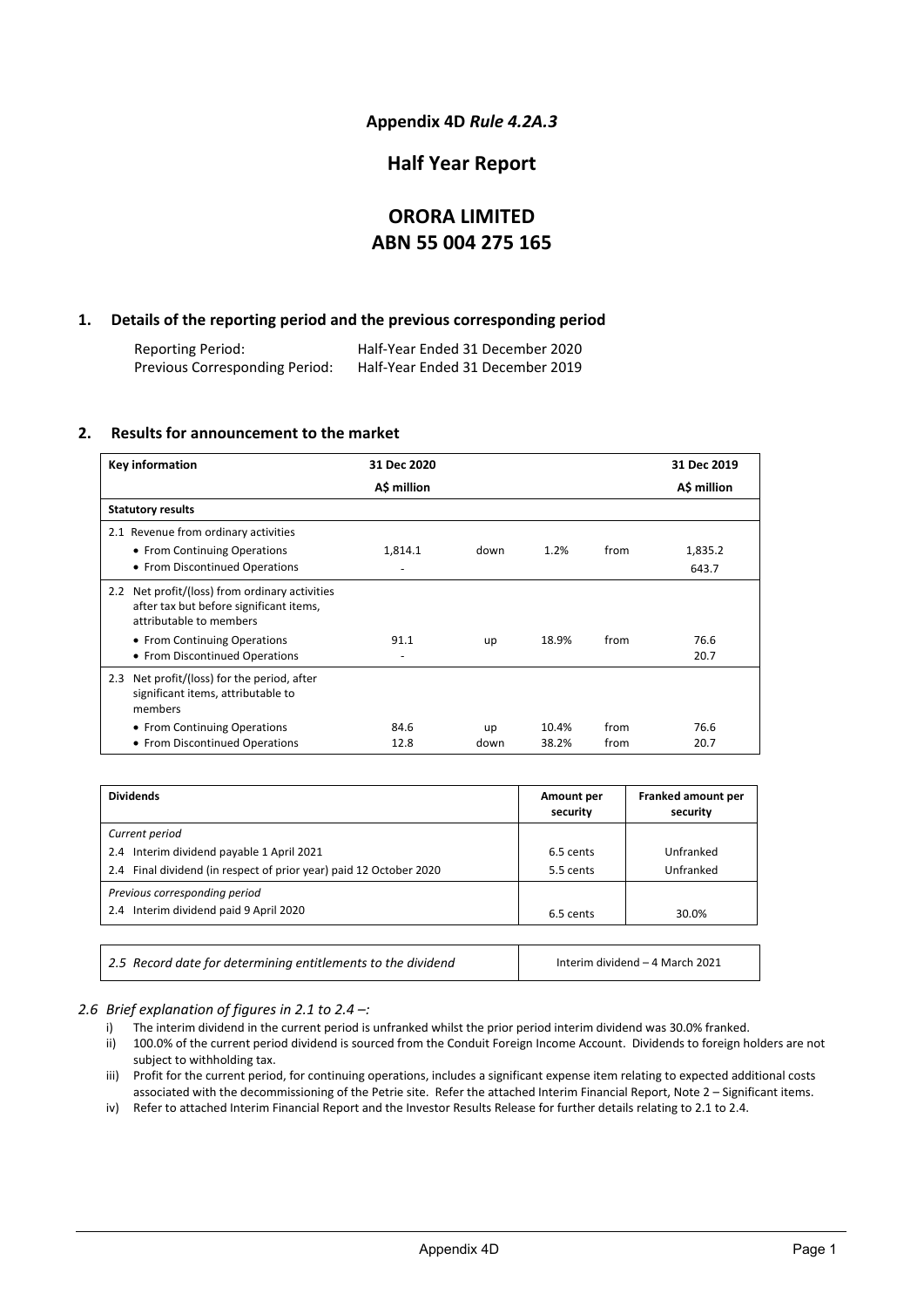### **3. Net tangible assets**

|                                                        | 31 December 2020 | 30 June 2020 | 31 December 2019 |
|--------------------------------------------------------|------------------|--------------|------------------|
| Net tangible asset backing per ordinary security $(1)$ | \$0.52           | \$0.60       | \$0.80           |

(1)The net tangible asset backing per ordinary share of \$0.52 (June 2020: \$0.60, December 2019: \$0.80) presented above is inclusive of right-of-use assets and liabilities. The net tangible asset backing per ordinary share, as at 31 December 2020, would reduce to \$0.31 (June 2020: \$0.38, December 2019: \$0.42) if rightof-use assets were excluded, and right-of-use liabilities were included, in the calculation.

### **4. Control gained or lost over entities having a material effect**

Refer to the attached Interim Financial Report, Note 3 – Business divestment and discontinued operation.

### **5. Details of individual dividends and payment dates**

Refer the attached Interim Financial Report, Note 5 - Dividends.

### **6. Details of dividend reinvestment plan**

The Board has determined that the dividend reinvestment plan will be suspended and will not apply to the FY21 interim dividend. The dividend will be paid to each shareholder in cash.

**7. Details of associates and joint venture entities**

Not applicable

- **8. For foreign entities, which set of accounting standards is used in compiling the report** International Financial Reporting Standards
- **9. The attached Interim Financial Report includes a copy of the review report. The review report is not subject to a modified opinion, emphasis of matter or other matter paragraph.**

............................................................ Ann Stubbings

Company Secretary

Dated: 18 February 2021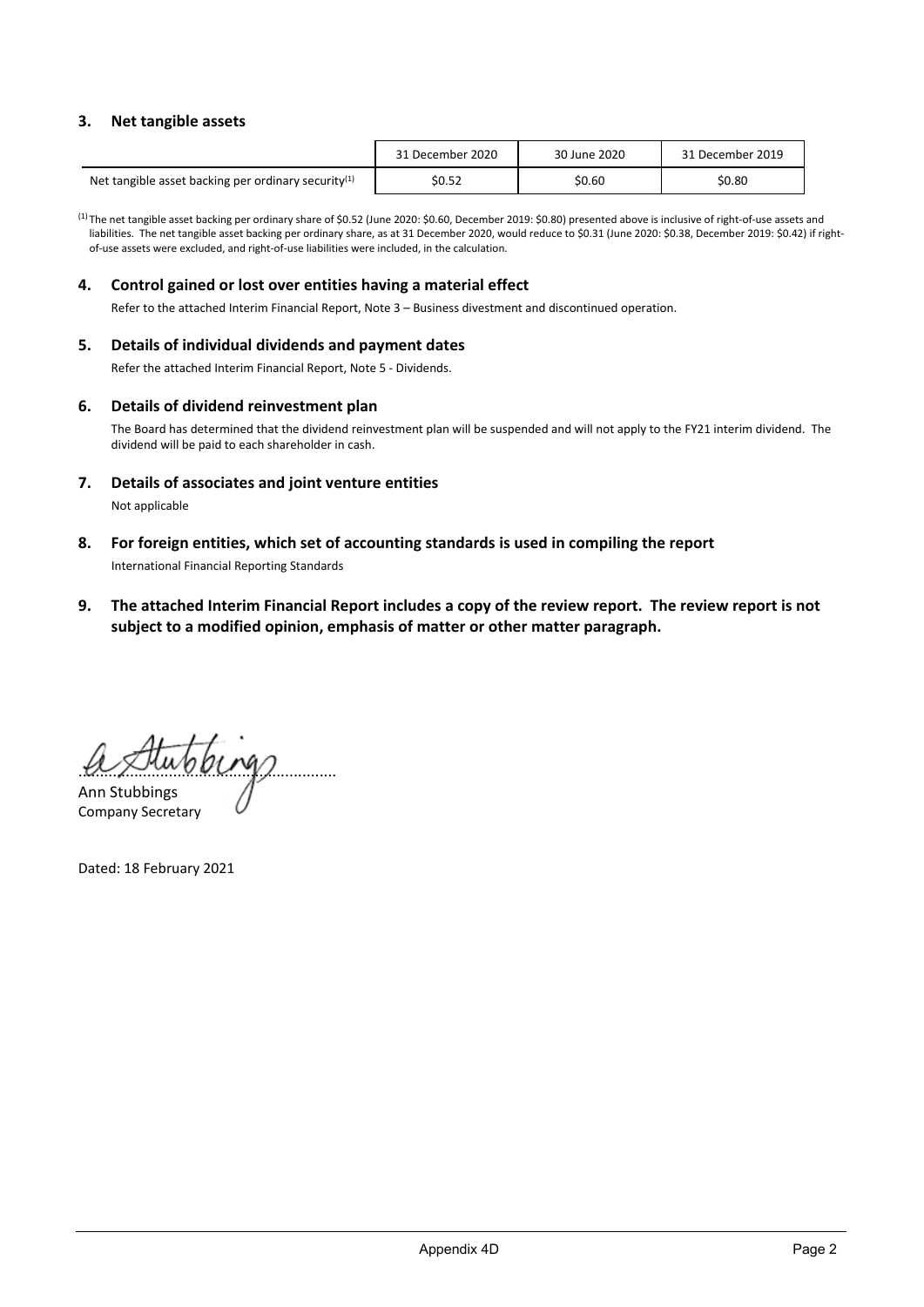# **ORORA LIMITED ABN: 55 004 275 165**

# **INTERIM FINANCIAL REPORT**

**31 DECEMBER 2020**

**18 February 2021**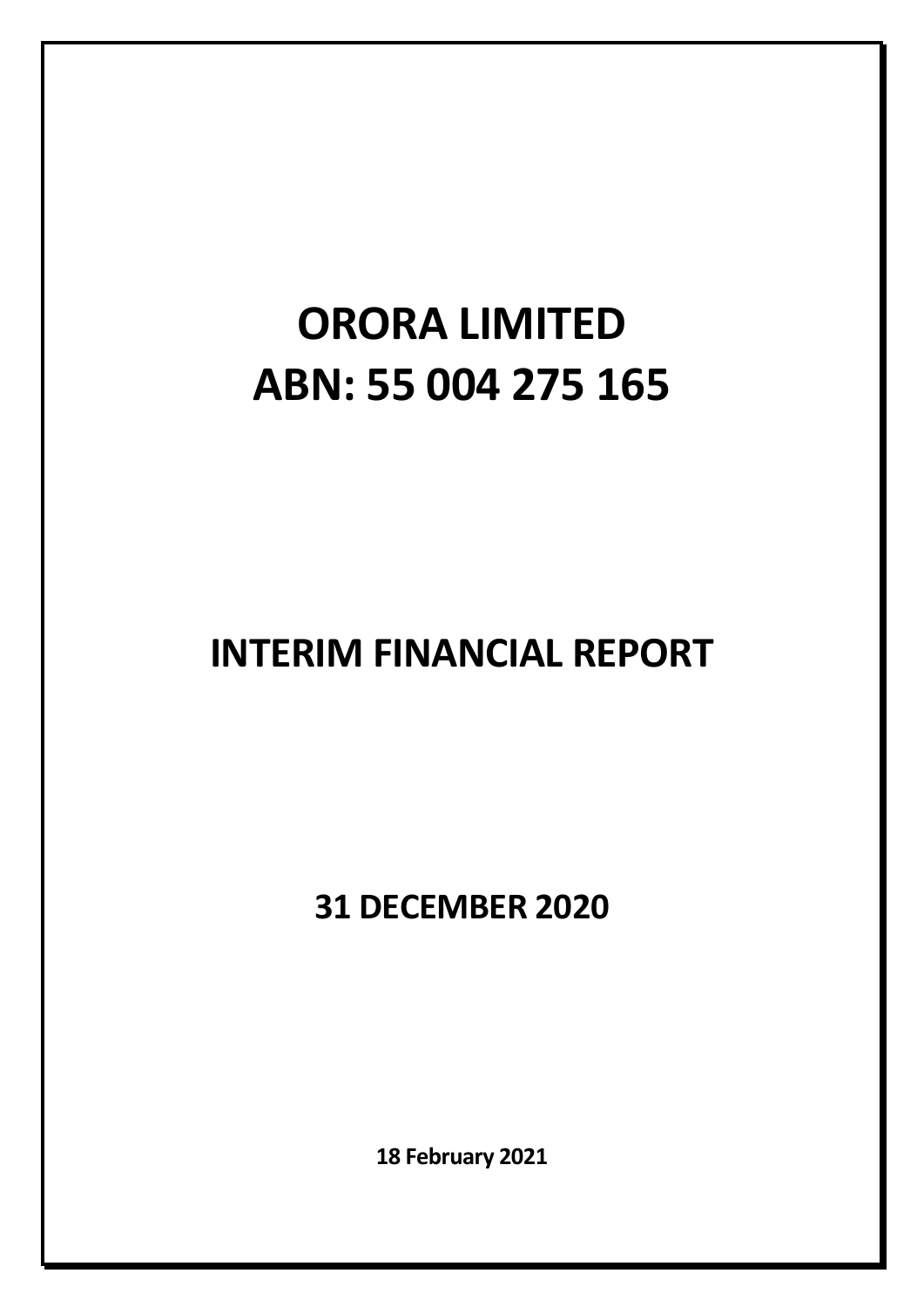# Contents

|                  | Condensed Notes to the Consolidated Interim Financial Report |  |
|------------------|--------------------------------------------------------------|--|
|                  |                                                              |  |
| 1.               |                                                              |  |
| 2.               |                                                              |  |
| $\overline{3}$ . |                                                              |  |
| 4.               |                                                              |  |
| 5.               |                                                              |  |
| 6.               |                                                              |  |
| 7.               |                                                              |  |
|                  |                                                              |  |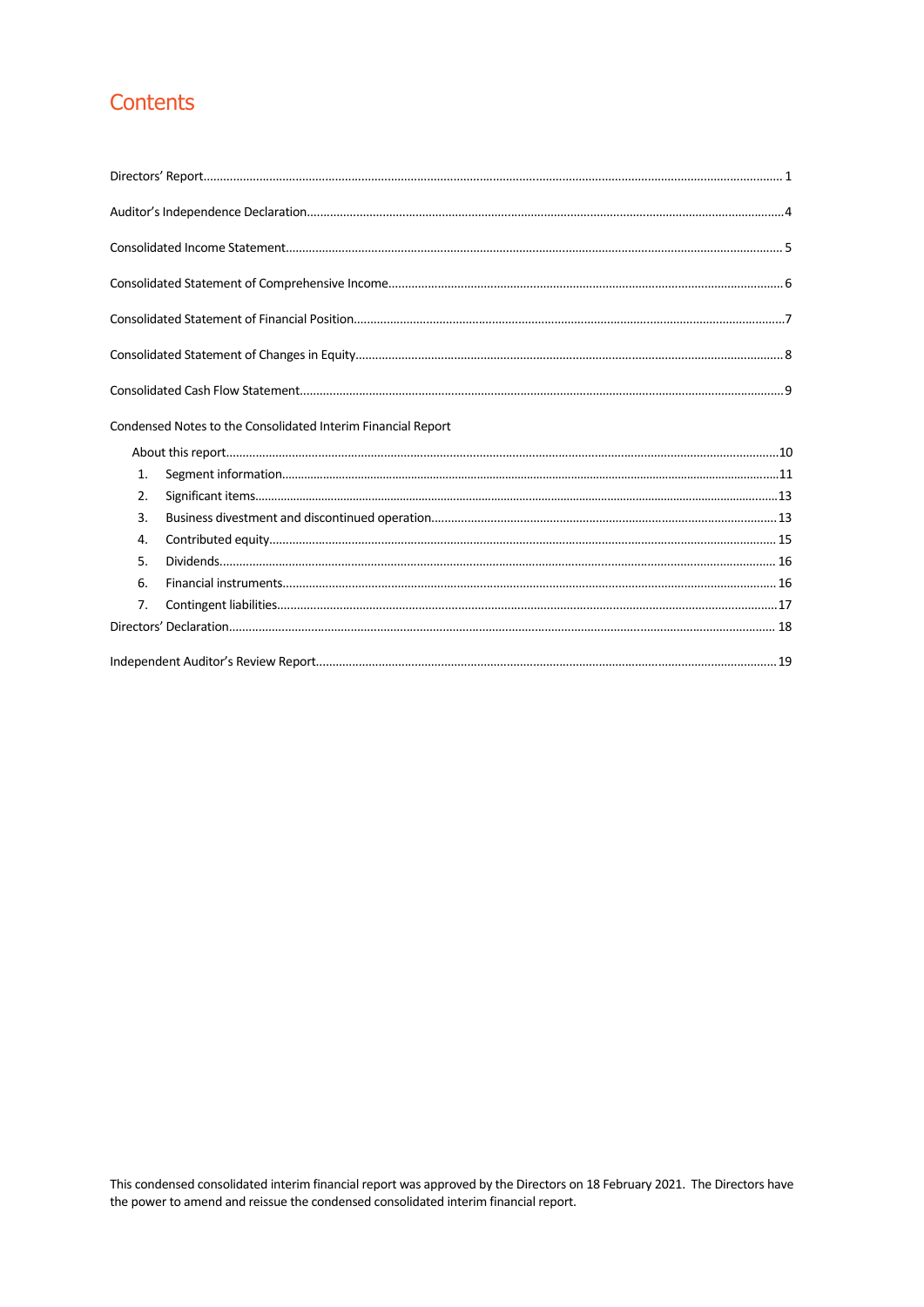### Directors' Report

The Directors present their report on the Group consisting of Orora Limited and the entities it controlled at the end of, or during, the half year ended 31 December 2020.

### **Directors**

The following persons were Directors of Orora Limited during, or since the end of, the half year:

#### **Non-executive**

A R H (Rob) Sindel – Chairman A P (Abi) Cleland T J (Tom) Gorman S L (Sam) Lewis J L (Jeremy) Sutcliffe

#### **Executive**

B P (Brian) Lowe

### Review and Results of Operations

The Group's consolidated statutory profit, after tax, for the half year ended 31 December 2020 was \$97.4 million, compared with \$97.3 million in the comparative period. The Group's continuing statutory profit, after tax, increased to \$84.6 million from \$76.6 million, an increase of 10.4%.

#### **Continuing operations**

The continuing consolidated profit of the Group, after tax but before significant items, for the half year ended 31 December 2020 was \$91.1 million, an increase of 18.9% compared with \$76.6 million in the comparative period, whilst the Group's earnings (profit from operations before significant items) increased by 5.2% from \$133.1 million to \$140.0 million.

#### *Australasia Segment*

Earnings before significant items, interest and tax of the Australasia segment increased to \$86.1 million from \$82.6 million reflecting higher volumes across the business. Whilst volumes were higher, a shift in product mix towards the grocery channel due to changes in customer buying behaviour as a result of COVID-19 restrictions had an adverse impact on margins and impacted earnings. Rising energy and insurance costs also had an unfavourable impact upon the earnings of this segment.

#### *North America Segment*

Earnings before interest and tax of the North America segment increased to \$53.9 million from \$50.5 million. In local currency, earnings for the North America segment increased by 12.7% driven by the continued execution of strategic improvement initiatives and a focus on cost control measures across both the Orora Packaging Solutions and Orora Visual businesses.

The impact of COVID-19 has been felt significantly more within the North America segment than Australasia. While the Orora Packaging Solutions business increased revenue on the comparative period, the widespread closure of retailers due to COVID-19 has continued to directly impact on the Orora Visual business. Despite Orora Visual experiencing lower revenue, earnings have marginally improved on the comparative period driven by the business's continued customer focus and realignment of operating costs to current volumes.

The results of the North America segment include a negative foreign currency translational impact of \$3.0 million from its US dollar denominated earnings, on the comparable period.

### **Coronavirus (COVID-19) pandemic**

The Group's response to the COVID-19 pandemic continues to be guided by local government and health advice across each jurisdiction in which Orora operates. The Group has implemented a number of measures to mitigate the effects of COVID-19 and the business continues to monitor Orora's response on the key focus areas including: safety, health and wellbeing of our people; ensuring continuity and quality of supply with customers and preserving ongoing supply chains, and active financial management.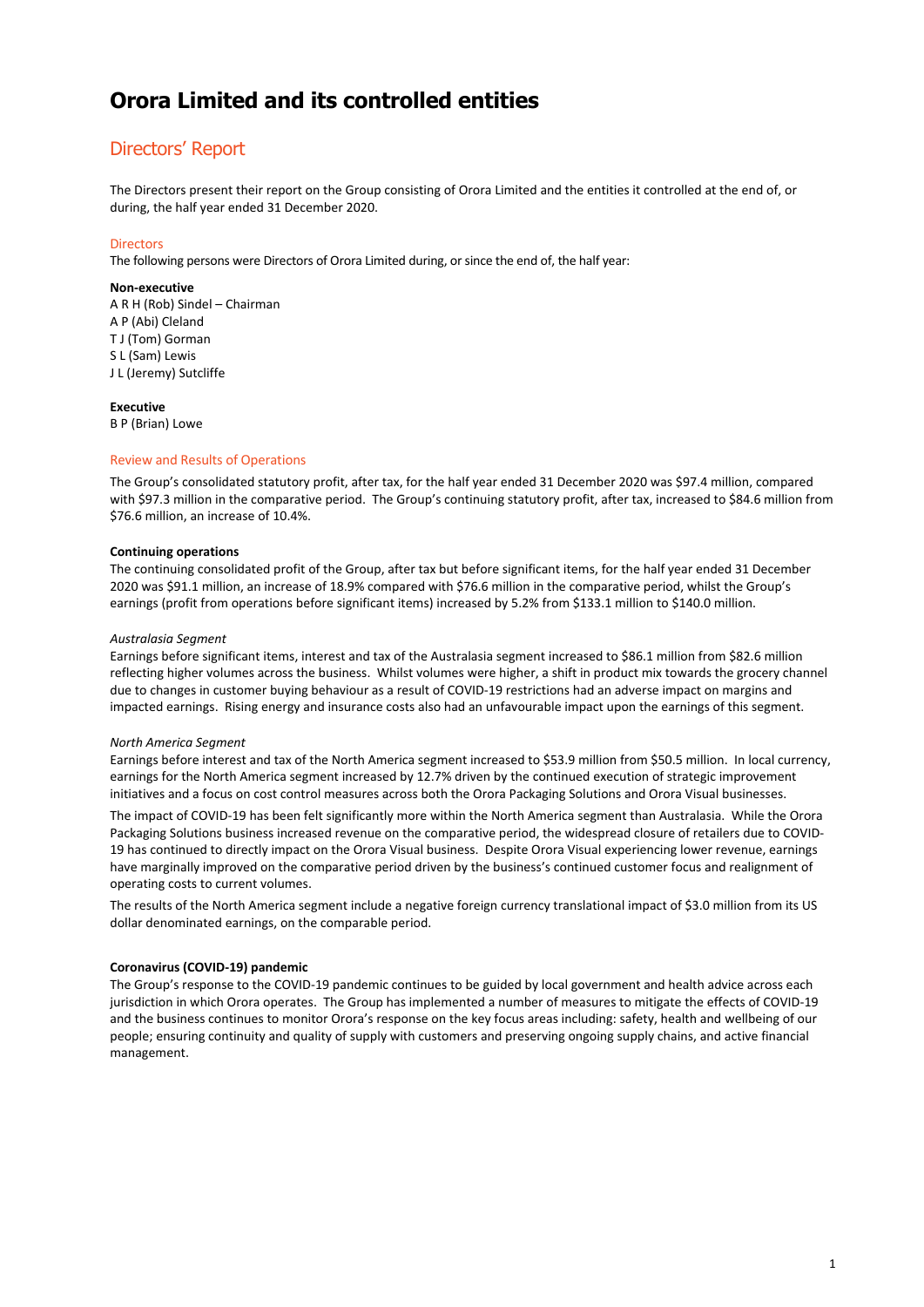# Directors' Report (continued)

### Review and Results of Operations (continued)

#### **Finalisation of post-close completion accounts process of the Australasian Fibre business**

On 10 October 2019, the Group entered into a binding agreement to sell its Australasian Fibre business (Fibre) to a wholly owned subsidiary of Nippon Paper Industries Co., Limited (Nippon) for an enterprise value of \$1,720.0 million.

On 30 April 2020, the Group completed the sale of the business, recording net proceeds after tax and costs of approximately \$1,550.0 million and a net gain on disposal, before tax, of \$164.0 million in the Group's 30 June 2020 Annual Report (Annual Report), refer note 6.2 of the Annual Report. The accounting for the Fibre divestment was provisionally determined as customary post-close completion accounts processes were ongoing at the date of the approval of the Annual Report.

On 29 September 2020, the Group finalised the post-close completion accounts process resulting in the recognition of an incremental net gain on disposal, before tax of \$11.3 million and the receipt of net proceeds of approximately \$19.7 million.

The Fibre business operated across both Australia and New Zealand with products manufactured including corrugated boxes, cartons and sacks and recycled paper. The business's profit after tax for the half year ended 31 December 2019 was \$20.7 million. Further financial information regarding the Fibre business is provided within note 3.

The financial results and divestment of the Fibre business are presented as a discontinued operation within the consolidated interim financial report.

#### **Refinancing**

During the six months to 31 December 2020, the Group did not enter into any new financing arrangements. The Group has several facilities which are due to mature before 30 June 2022 including:

- a Global Syndicated Facility of \$350.0 million, due to mature in April 2022;
- bilateral facilities of which \$25.0 million is due to mature in March 2021; \$35.0 million in July 2021; and \$35.0 million in January 2022. As at 31 December 2020, no amounts were drawn down under the bilateral facilities.

The refinance process of the Global Syndicated Facility has commenced and is expected to be refinanced before June 2021. With approximately \$595.0 million of undrawn committed facilities as at 31 December 2020, some of the bilateral facilities may be reduced or cancelled.

Additional analysis of operations of the Group for the half year ended 31 December 2020 is contained in Orora Limited's Statement to the Australian Securities Exchange and Investor Results Release dated 18 February 2021.

#### Share Buy-Back

On 20 August 2020, the Group announced an on-market share buy-back of up to 10.0% of issued share capital. This represents approximately 96.5 million shares. The buy-back commenced in September 2020. The Dividend Reinvestment Plan has been suspended while the on-market buy-back is undertaken.

During the period to 31 December 2020, ordinary shares totalling 42,660,534 were purchased on-market through the share buy-back for a total value of \$110.7 million. Refer note 4.

#### Dividend

Since 31 December 2020 the Directors have determined an interim dividend on ordinary shares, expected to be paid on 1 April 2021, of approximately \$59.5 million. This represents a dividend of 6.5 cents per share unfranked, of which 100.0% will be sourced from the Conduit Foreign Income Account. The exact amount of the dividend is subject to the number of shares on issue, post cancellation of shares bought back, up to Record Date. The financial effect of this dividend has not been brought into account in the consolidated interim financial report for the half year ended 31 December 2020 and will be recognised in subsequent financial reports.

#### Auditor's Independence Declaration

A copy of the auditor's independence declaration, as required under Section 307C of the *Corporations Act 2001*, is set out on page 4.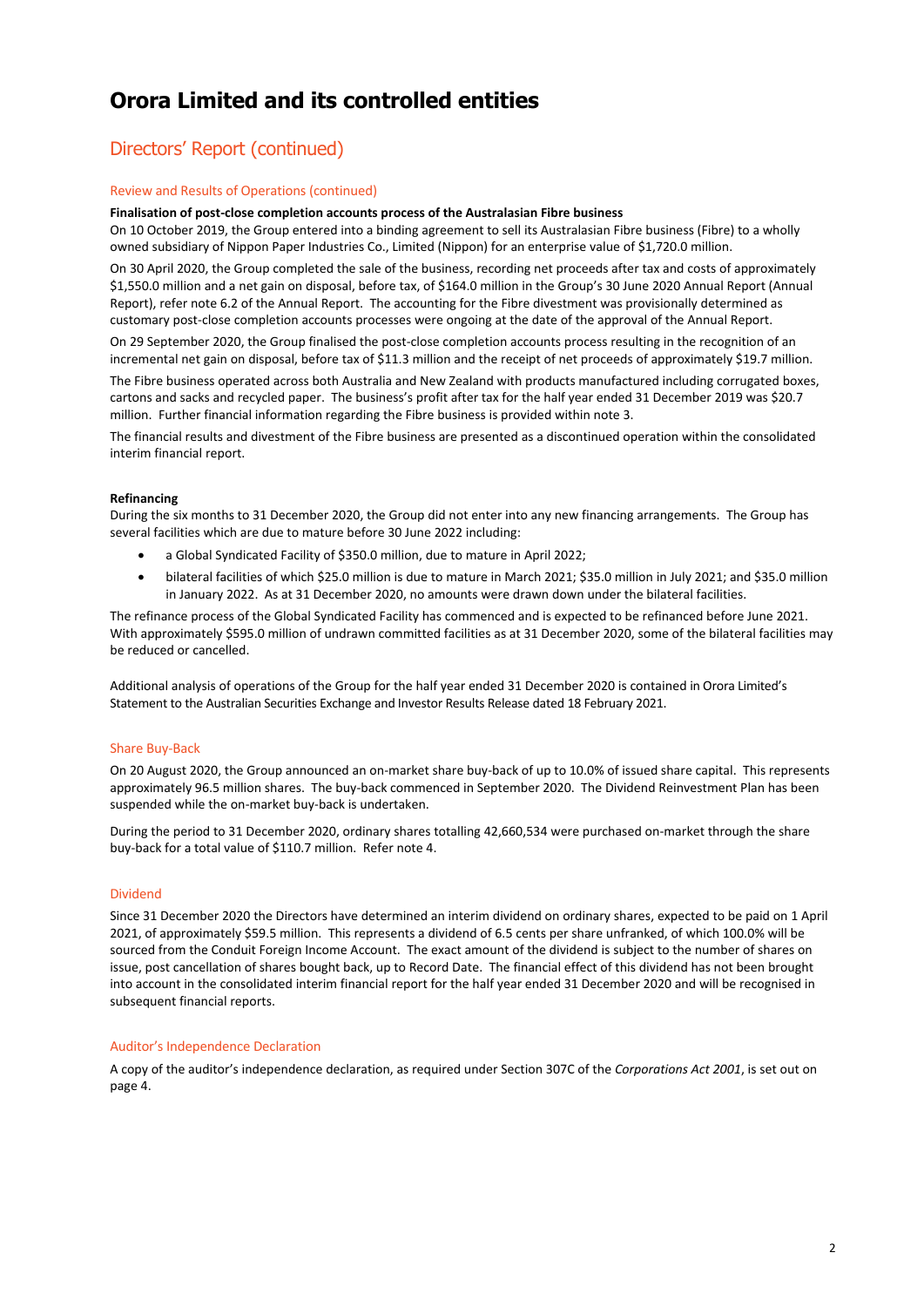### Directors' Report (continued)

### Rounding Off

The Group is of a kind referred to in the Australian Securities and Investments Commission (Rounding in Financial/Directors' Reports) Instrument 2016/191 and, in accordance with that Instrument, amounts in the consolidated interim financial report and Directors' Report have been rounded off to the nearest \$100,000 or, where the amount is \$50,000 or less, zero, unless specifically otherwise stated.

Signed in accordance with a resolution of the Directors.

 $\bigwedge_{i=1}^n \bigwedge_{i=1}^n \bigwedge_{j=1}^n \bigwedge_{i=1}^n \bigwedge_{j=1}^n \bigwedge_{j=1}^n \bigwedge_{j=1}^n \bigwedge_{j=1}^n \bigwedge_{j=1}^n \bigwedge_{j=1}^n \bigwedge_{j=1}^n \bigwedge_{j=1}^n \bigwedge_{j=1}^n \bigwedge_{j=1}^n \bigwedge_{j=1}^n \bigwedge_{j=1}^n \bigwedge_{j=1}^n \bigwedge_{j=1}^n \bigwedge_{j=1}^n \bigwedge_{j=1}^n$ 

A R H Sindel B P Lowe **Chairman Managing Director and Chief Executive Officer**

18 February 2021 18 February 2021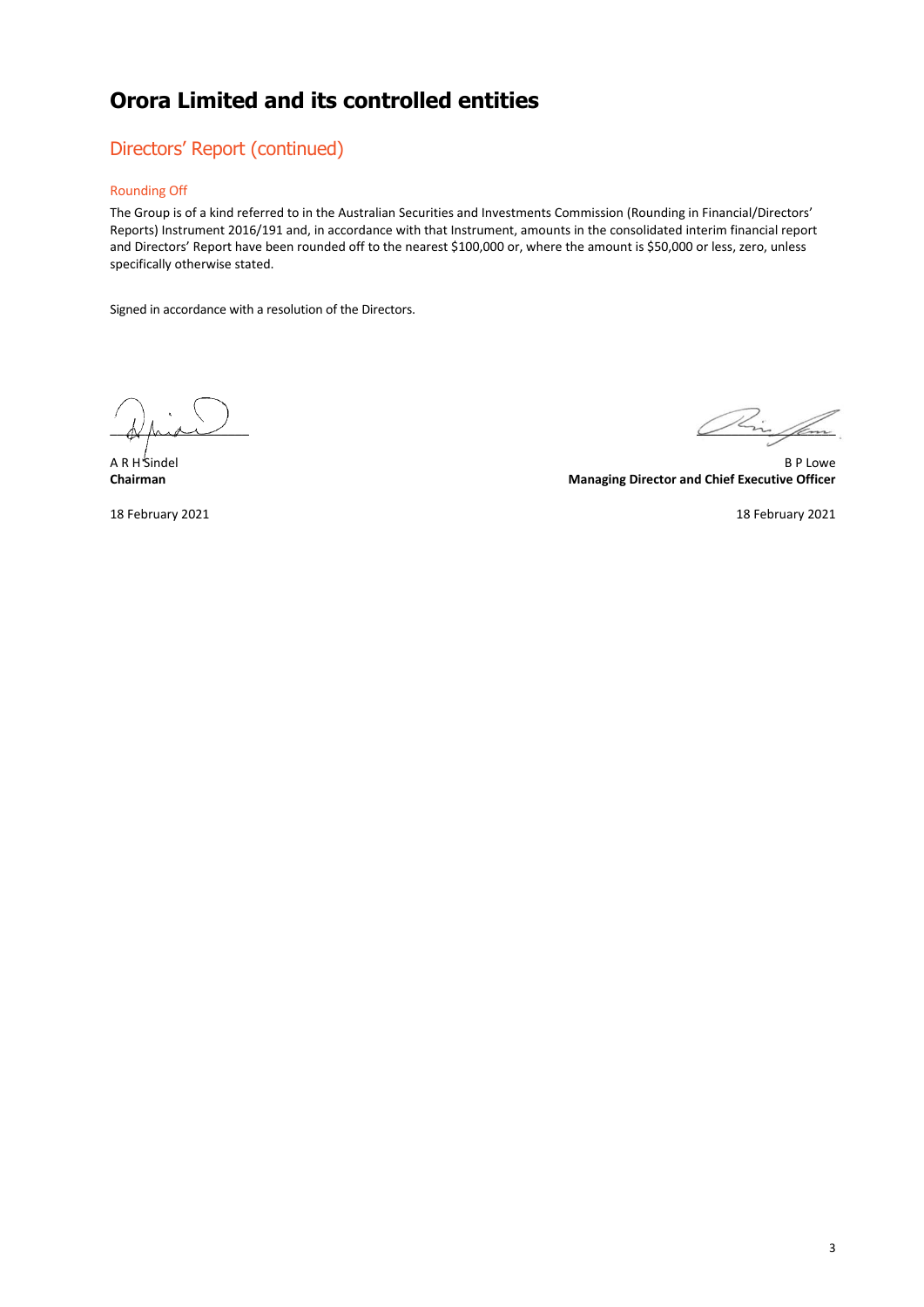

# *Auditor's Independence Declaration*

As lead auditor for the review of Orora Limited for the half-year ended 31 December 2020, I declare that to the best of my knowledge and belief, there have been:

- (a) no contraventions of the auditor independence requirements of the *Corporations Act 2001* in relation to the review; and
- (b) no contraventions of any applicable code of professional conduct in relation to the review.

This declaration is in respect of Orora Limited and the entities it controlled during the period.

Alsehoken

Anton Linschoten Melbourne Partner PricewaterhouseCoopers

18 February 2021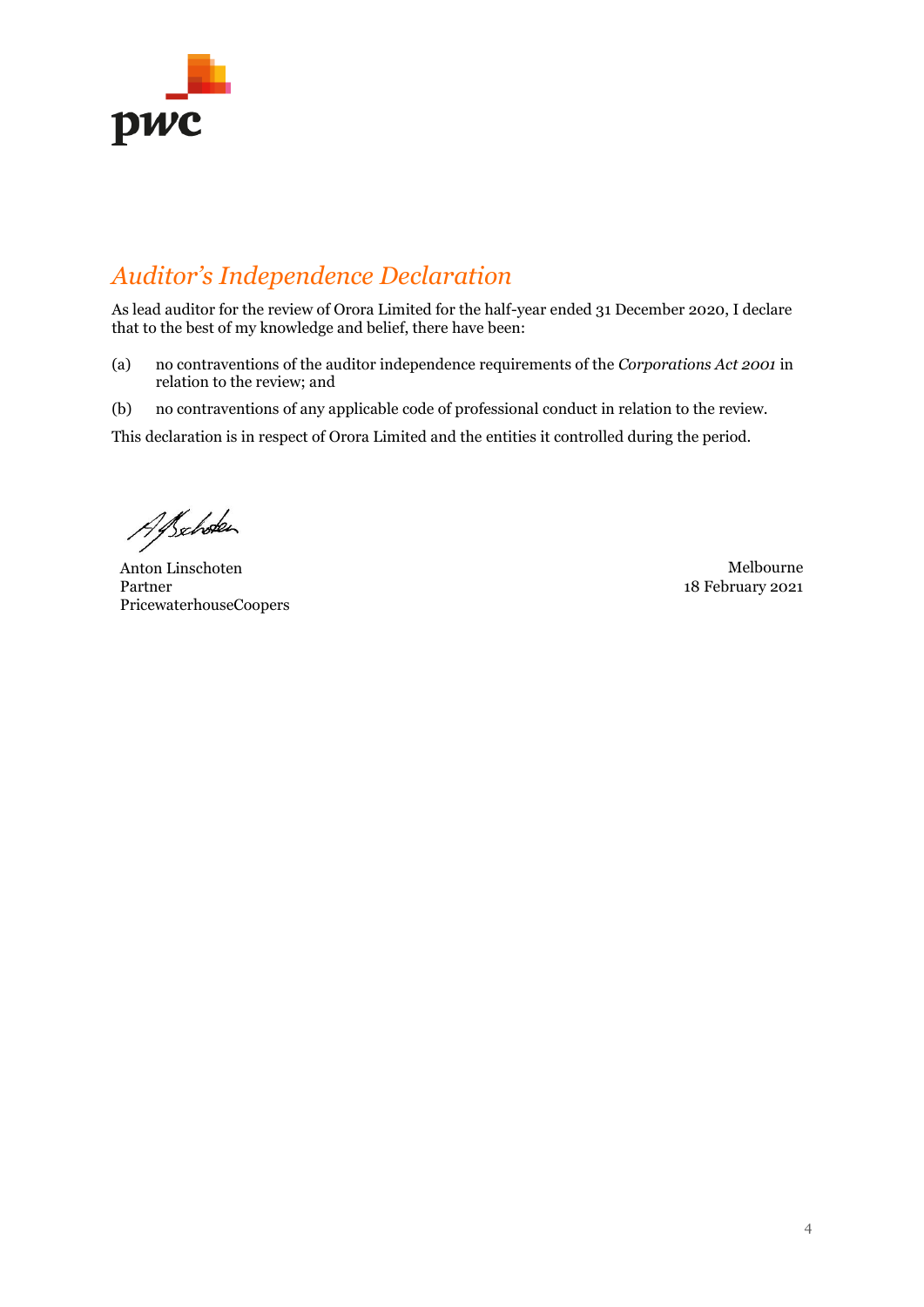### Consolidated Income Statement

For the six months ended 31 December 2020

| \$ million                                                                                   | <b>Note</b>  | <b>Dec 2020</b>       | Dec 2019             |
|----------------------------------------------------------------------------------------------|--------------|-----------------------|----------------------|
| <b>Continuing Operations</b><br>Sales revenue<br>Cost of sales                               | $\mathbf{1}$ | 1,814.1<br>(1, 471.1) | 1,835.2<br>(1,498.9) |
| <b>Gross profit</b>                                                                          |              | 343.0                 | 336.3                |
| Other income                                                                                 |              | 1.9                   | 1.3                  |
| Sales and marketing expenses                                                                 |              | (100.5)               | (102.4)              |
| General and administration expenses                                                          |              | (113.7)               | (102.1)              |
| <b>Profit from operations</b>                                                                |              | 130.7                 | 133.1                |
| Finance income                                                                               | $\mathbf{1}$ | 0.2                   |                      |
| Finance expenses                                                                             | $\mathbf{1}$ | (14.6)                | (27.4)               |
| <b>Net finance costs</b>                                                                     |              | (14.4)                | (27.4)               |
| Profit before related income tax expense                                                     | $\mathbf{1}$ | 116.3                 | 105.7                |
| Income tax expense                                                                           |              | (31.7)                | (29.1)               |
| Profit from continuing operations <sup>(1)</sup>                                             |              | 84.6                  | 76.6                 |
| <b>Discontinued Operations</b>                                                               |              |                       |                      |
| Profit from discontinued operations, net of tax                                              | 3            | 12.8                  | 20.7                 |
| Profit for the financial period attributable to the owners of Orora Limited                  |              | 97.4                  | 97.3                 |
|                                                                                              |              |                       |                      |
| Cents <sup>(2)</sup>                                                                         |              |                       |                      |
| Earnings per share for profit from continuing operations attributable to the ordinary equity |              |                       |                      |
| holders of Orora Limited<br>Basic earnings per share                                         |              | 8.9                   | 8.0                  |
| Diluted earnings per share                                                                   |              | 8.8                   | 7.9                  |
| Earnings per share for profit attributable to the ordinary equity holders of Orora Limited   |              |                       |                      |
| Basic earnings per share<br>Diluted earnings per share                                       |              | 10.2<br>10.2          | 10.1<br>10.0         |
|                                                                                              |              |                       |                      |

<sup>(1)</sup> Profit from continuing operations for the current period includes significant expense item of \$9.3 million (after tax \$6.5 million) relating to additional expected costs associated with the decommissioning of the Petrie site. Refer note 2 for further information.

 $^{(2)}$  Earnings per share in the comparative period has been restated to reflect the change in the capital structure of the Company as a result of the share consolidation (refer note 4), as if the change had occurred at the beginning of the comparative period.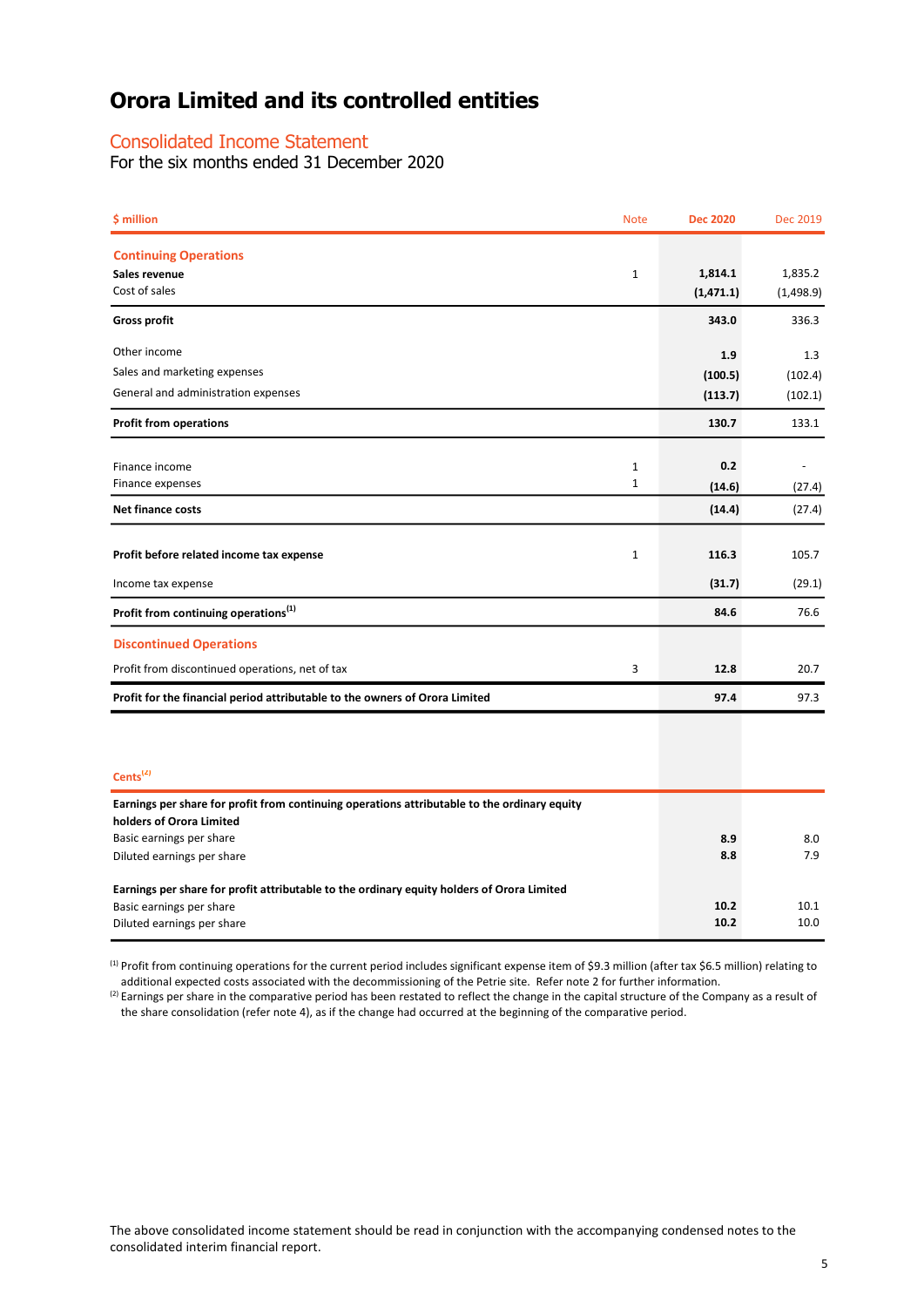### Consolidated Statement of Comprehensive Income

For the six months ended 31 December 2020

| \$ million<br><b>Note</b>                                                                                       | <b>Dec 2020</b> | Dec 2019 |
|-----------------------------------------------------------------------------------------------------------------|-----------------|----------|
| Profit for the financial period                                                                                 | 97.4            | 97.3     |
| Other comprehensive income/(expense)                                                                            |                 |          |
| Items that may be reclassified to profit or loss:                                                               |                 |          |
| Cash flow hedge reserve                                                                                         |                 |          |
| Unrealised losses on cash flow hedges                                                                           | (9.6)           | (3.0)    |
| Realised losses/(gains) transferred to profit or loss                                                           | 4.2             | (0.9)    |
| Realised gains transferred to non-financial assets                                                              |                 | (0.1)    |
| Income tax relating to these items                                                                              | 1.6             | 1.2      |
| <b>Exchange fluctuation reserve</b>                                                                             |                 |          |
| Exchange differences on translation of foreign operations                                                       | (52.3)          | (0.6)    |
| Net investment hedge of foreign operations                                                                      | 7.7             | 0.2      |
| Other comprehensive expense for the financial period, net of tax                                                | (48.4)          | (3.2)    |
| Total comprehensive income for the financial period attributable to the owners of Orora Limited                 | 49.0            | 94.1     |
| Total comprehensive income for the financial period attributable to the owners of Orora Limited<br>arises from: |                 |          |
| Continuing operations                                                                                           | 36.2            | 73.1     |
| Discontinued operations<br>3                                                                                    | 12.8            | 21.0     |
|                                                                                                                 | 49.0            | 94.1     |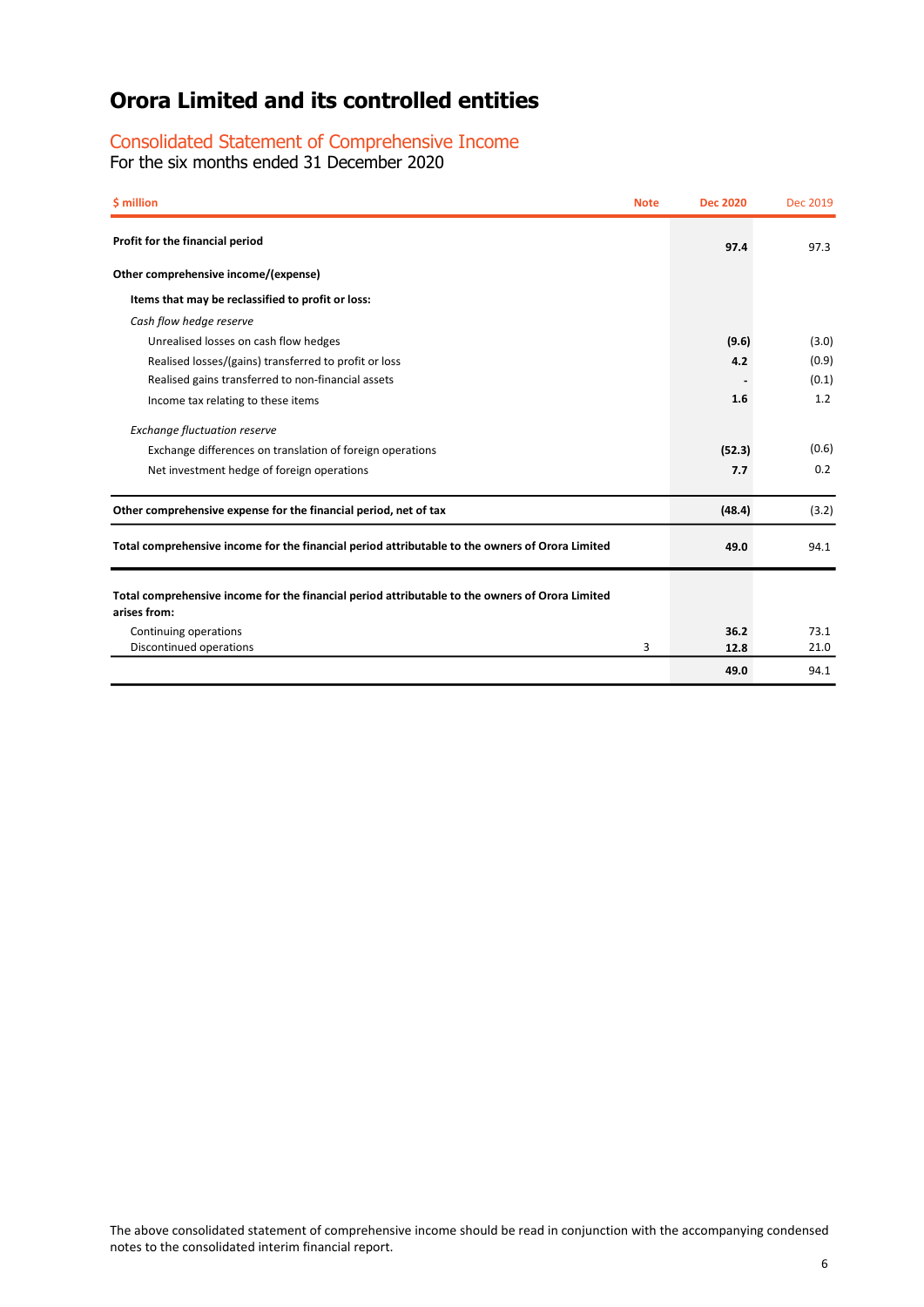### Consolidated Statement of Financial Position

As at 31 December 2020

| \$ million<br><b>Note</b>            | <b>Dec 2020</b> | <b>June 2020</b> |
|--------------------------------------|-----------------|------------------|
| <b>Current assets</b>                |                 |                  |
| Cash and cash equivalents            | 83.4            | 107.3            |
| Trade and other receivables          | 402.9           | 460.5            |
| Inventories                          | 379.3           | 412.9            |
| Derivatives                          | 0.6             | 1.0              |
| Other current assets                 | 30.7            | 36.2             |
| Current tax receivable               |                 | 37.7             |
| <b>Total current assets</b>          | 896.9           | 1,055.6          |
| <b>Non-current assets</b>            |                 |                  |
| Property, plant and equipment        | 635.0           | 671.7            |
| Right-of-use assets                  | 200.9           | 217.3            |
| Deferred tax assets                  | 29.9            | 13.7             |
| Goodwill and intangible assets       | 402.4           | 435.8            |
| <b>Derivatives</b>                   | 0.5             | 0.9              |
| Other non-current assets             | 110.4           | 105.0            |
| <b>Total non-current assets</b>      | 1,379.1         | 1,444.4          |
| <b>Total assets</b>                  | 2,276.0         | 2,500.0          |
| <b>Current liabilities</b>           |                 |                  |
| Trade and other payables             | 604.8           | 663.5            |
| Lease liabilities                    | 46.1            | 50.8             |
| Derivatives                          | 12.3            | 7.0              |
| Current tax liabilities              | 18.5            |                  |
| Provisions                           | 73.4            | 95.8             |
| <b>Total current liabilities</b>     | 755.1           | 817.1            |
| <b>Non-current liabilities</b>       |                 |                  |
| Other payables                       | 0.6             |                  |
| <b>Borrowings</b>                    | 359.9           | 399.4            |
| Lease liabilities                    | 208.8           | 228.6            |
| Derivatives                          | 0.9             | 1.9              |
| Deferred tax liabilities             | 9.7             |                  |
| Provisions                           | 25.8            | 21.0             |
| <b>Total non-current liabilities</b> | 605.7           | 650.9            |
| <b>Total liabilities</b>             | 1,360.8         | 1,468.0          |
| <b>NET ASSETS</b>                    | 915.2           | 1,032.0          |
| <b>Equity</b>                        |                 |                  |
| Contributed equity<br>4              | 224.6           | 335.2            |
| Treasury shares<br>4                 | (2.2)           | (1.6)            |
| Reserves                             | 89.3            | 139.2            |
| Retained earnings                    | 603.5           | 559.2            |
| <b>TOTAL EQUITY</b>                  | 915.2           | 1,032.0          |

The above consolidated statement of financial position should be read in conjunction with the accompanying condensed notes to the consolidated interim financial report.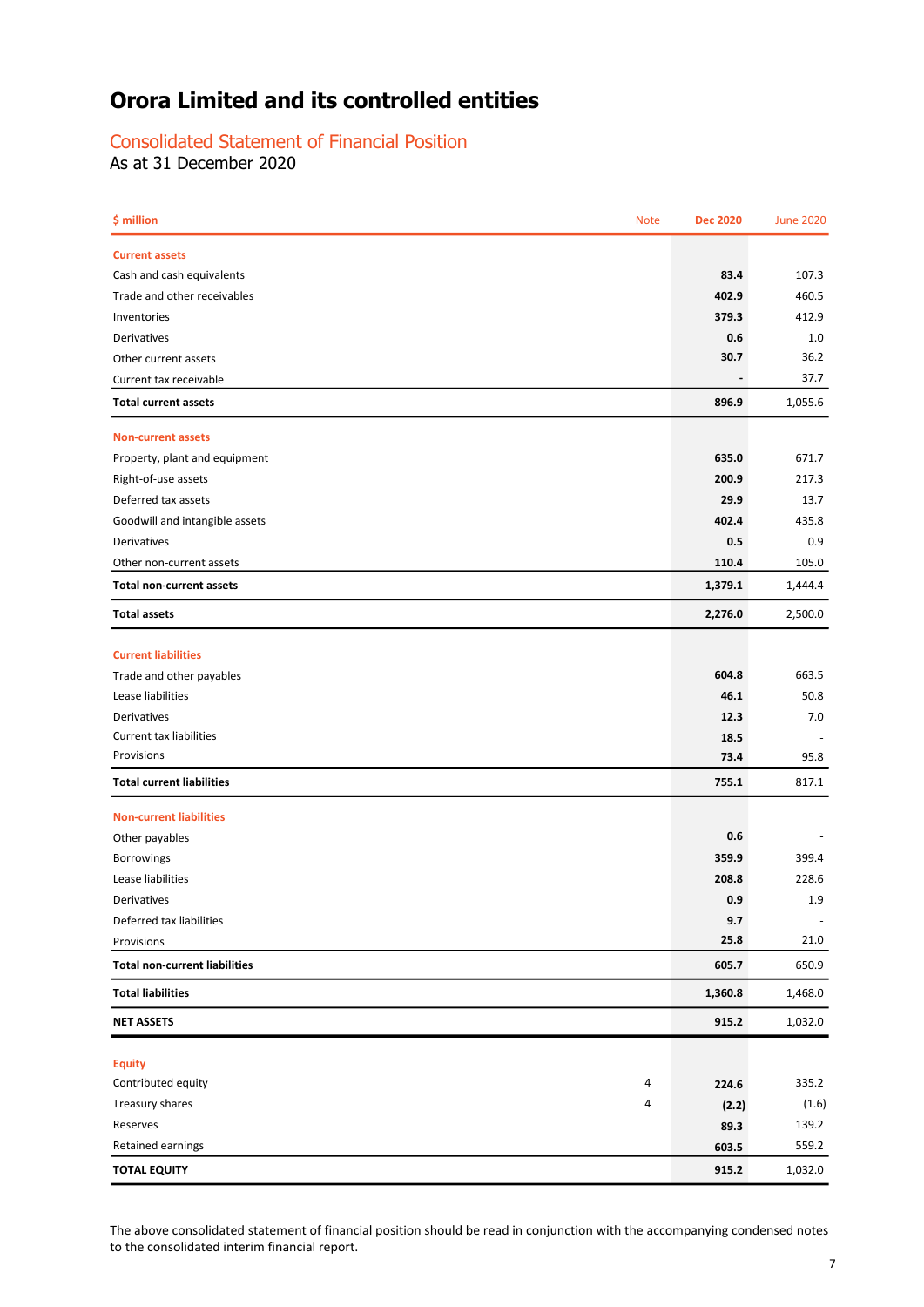### Consolidated Statement of Changes in Equity

For the six months ended 31 December 2020

|                                                           |             | <b>Attributable to owners of Orora Limited</b> |                 |                              |              |
|-----------------------------------------------------------|-------------|------------------------------------------------|-----------------|------------------------------|--------------|
|                                                           |             | <b>Contributed</b>                             |                 | <b>Retained</b>              | <b>Total</b> |
| \$ million                                                | <b>Note</b> | equity                                         | <b>Reserves</b> | earnings                     | equity       |
| Balance at 1 July 2020                                    |             | 333.6                                          | 139.2           | 559.2                        | 1,032.0      |
| Net profit for the financial period                       |             |                                                |                 | 97.4                         | 97.4         |
| Other comprehensive income/(loss):                        |             |                                                |                 |                              |              |
| Unrealised losses on cash flow hedges                     |             |                                                | (9.6)           |                              | (9.6)        |
| Realised losses transferred to profit or loss             |             |                                                | 4.2             |                              | 4.2          |
| Exchange differences on translation of foreign operations |             |                                                | (44.6)          |                              | (44.6)       |
| Deferred tax                                              |             |                                                | 1.6             | $\overline{a}$               | 1.6          |
| Total other comprehensive expense                         |             |                                                | (48.4)          |                              | (48.4)       |
| Transactions with owners in their capacity as owners:     |             |                                                |                 |                              |              |
| Share buy-back                                            | 4           | (110.7)                                        |                 |                              | (110.7)      |
| Purchase of treasury shares                               | 4           | (1.7)                                          |                 |                              | (1.7)        |
| Dividends paid                                            | 5           |                                                |                 | (53.1)                       | (53.1)       |
| Settlement of options and performance rights              | 4           | 1.2                                            | (1.2)           |                              |              |
| Share-based payment expense                               |             | $\qquad \qquad \blacksquare$                   | (0.3)           | $\qquad \qquad \blacksquare$ | (0.3)        |
| Balance at 31 December 2020                               |             | 222.4                                          | 89.3            | 603.5                        | 915.2        |
|                                                           |             |                                                |                 |                              |              |
| Balance at 1 July 2019                                    |             | 484.1                                          | 164.7           | 995.7                        | 1,644.5      |
| Impact of change in accounting policy <sup>(1)</sup>      |             |                                                |                 | (70.2)                       | (70.2)       |
| Restated balance at 1 July 2019                           |             | 484.1                                          | 164.7           | 925.5                        | 1,574.3      |
| Net profit for the financial period                       |             |                                                |                 | 97.3                         | 97.3         |
| Other comprehensive income/(loss):                        |             |                                                |                 |                              |              |
| Unrealised losses on cash flow hedges                     |             |                                                | (3.0)           |                              | (3.0)        |
| Realised gains transferred to profit or loss              |             |                                                | (0.9)           |                              | (0.9)        |
| Realised gains transferred to non-financial assets        |             |                                                | (0.1)           |                              | (0.1)        |
| Exchange differences on translation of foreign operations |             |                                                | (0.4)           |                              | (0.4)        |
| Deferred tax                                              |             |                                                | 1.2             |                              | 1.2          |
| Total other comprehensive expense                         |             |                                                | (3.2)           |                              | (3.2)        |
| Transactions with owners in their capacity as owners:     |             |                                                |                 |                              |              |
| Proceeds received from employees on exercise of options   |             | 7.7                                            |                 |                              | 7.7          |
| Purchase of treasury shares                               |             | (16.5)                                         |                 |                              | (16.5)       |
| Restriction lifted on shares issued under CEO Grant       |             | 0.2                                            |                 |                              | 0.2          |
| Shares used to settle Team Member Share Plan Issue        |             | 0.6                                            |                 |                              | 0.6          |
| Dividends paid                                            | 5           |                                                |                 | (78.2)                       | (78.2)       |
| Settlement of options and performance rights              |             | 6.7                                            | (6.7)           |                              |              |
| Share-based payment expense                               |             |                                                | 1.7             |                              | 1.7          |
| <b>Balance at 31 December 2019</b>                        |             | 482.8                                          | 156.5           | 944.6                        | 1,583.9      |

(1) The Group initially applied AASB 16 *Leases* using the modified retrospective approach from 1 July 2019. Refer note 7.8 to the Annual Report of the Group as at and for the year ended 30 June 2020 for additional information.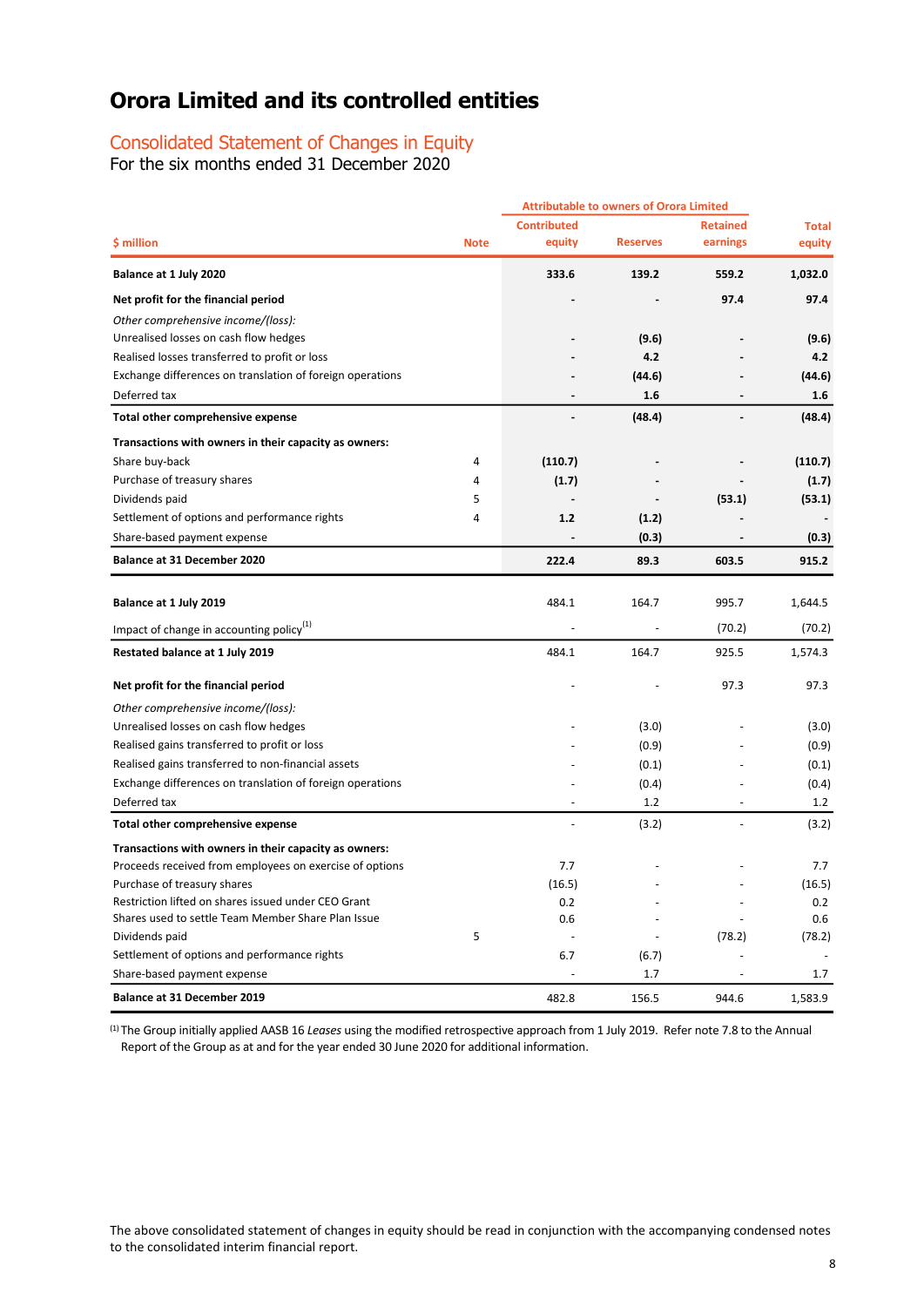### Consolidated Cash Flow Statement

For the six months ended 31 December 2020

| \$ million                                                                                                   | <b>Note</b> | <b>Dec 2020</b> | Dec 2019 |
|--------------------------------------------------------------------------------------------------------------|-------------|-----------------|----------|
|                                                                                                              |             |                 |          |
| Cash flows from/(used in) operating activities<br>Profit for the financial period from continuing operations |             | 84.6            | 76.6     |
| Depreciation                                                                                                 |             | 55.4            | 55.9     |
| Amortisation of intangible assets                                                                            |             | 4.0             | 5.8      |
| Net finance costs                                                                                            |             | 14.4            | 27.4     |
| Fair value loss on financial instruments at fair value through income statement                              |             | 0.2             | 0.1      |
| Share-based payment expense                                                                                  |             | 1.5             | 1.7      |
| Net impairment losses and other sundry items                                                                 |             | 12.7            | 11.8     |
| Restructuring and decommissioning expense                                                                    |             | 9.3             |          |
| Income tax expense                                                                                           |             | 31.7            | 29.1     |
| Operating cash inflow before changes in working capital and provisions                                       |             | 213.8           | 208.4    |
| - (Increase)/Decrease in prepayments and other operating assets                                              |             | (6.5)           | (14.8)   |
| - (Decrease)/Increase in provisions                                                                          |             | (18.1)          | (16.1)   |
| - (Increase)/Decrease in trade and other receivables                                                         |             | 15.5            | 32.0     |
| - (Increase)/Decrease in inventories                                                                         |             | 2.8             | (21.0)   |
| - Increase/(Decrease) in trade and other payables                                                            |             | (28.6)          | 5.8      |
|                                                                                                              |             | 178.9           | 194.3    |
| Interest received                                                                                            |             | 0.2             |          |
| Interest and borrowing costs paid                                                                            |             | (14.9)          | (27.6)   |
| Income tax received/(paid)                                                                                   |             | 18.9            | (35.6)   |
| Net cash inflow from continuing operating activities                                                         |             | 183.1           | 131.1    |
| Net cash used in discontinued operating activities                                                           | 3           |                 | (6.4)    |
| Net cash inflow from operating activities                                                                    |             | 183.1           | 124.7    |
|                                                                                                              |             |                 |          |
| Cash flows from/(used in) investing activities                                                               |             |                 |          |
| Granting of loans to associated companies and other persons                                                  |             | (0.2)           | (0.7)    |
| Payments for acquisition of controlled entities and businesses, net of cash acquired                         |             | (0.9)           | (5.6)    |
| Payments for property, plant and equipment and intangible assets                                             |             | (26.3)          | (61.4)   |
| Proceeds on disposal of non-current assets                                                                   |             |                 | 0.7      |
| Net cash flows used in continuing investing activities                                                       |             | (27.4)          | (67.0)   |
| Net cash flows from/(used) in discontinued investing activities                                              | 3           | 19.7            | (34.2)   |
|                                                                                                              |             |                 |          |
| Net cash flows used in investing activities                                                                  |             | (7.7)           | (101.2)  |
| Cash flows from/(used in) financing activities                                                               |             |                 |          |
| Proceeds from exercise of employee share options                                                             |             |                 | 7.7      |
| Share buy-back                                                                                               | 4           | (110.7)         |          |
| Payments for treasury shares                                                                                 | 4           | (1.7)           | (16.5)   |
| Proceeds from borrowings                                                                                     |             | 500.7           | 1,062.3  |
| Repayment of borrowings                                                                                      |             | (503.3)         | (943.2)  |
| Principal lease repayments                                                                                   |             | (24.8)          | (25.0)   |
| Dividends paid and other equity distributions                                                                | 5           | (53.1)          | (78.2)   |
| Net cash flows (used)/from in continuing financing activities                                                |             | (192.9)         | 7.1      |
| Net cash used in discontinued financing activities                                                           | 3           |                 | (16.0)   |
| Net cash flows used in financing activities                                                                  |             | (192.9)         | (8.9)    |
|                                                                                                              |             |                 |          |
| Net (decrease)/increase in cash held                                                                         |             | (17.5)          | 14.6     |
| Cash and cash equivalents at the beginning of the financial period                                           |             | 107.3           | 70.3     |
| Effects of exchange rate changes on cash and cash equivalents                                                |             | (6.4)           | (1.1)    |
| Cash and cash equivalents at the end of the financial period                                                 |             | 83.4            | 83.8     |

The above consolidated cash flow statement should be read in conjunction with the accompanying condensed notes to the consolidated interim financial report.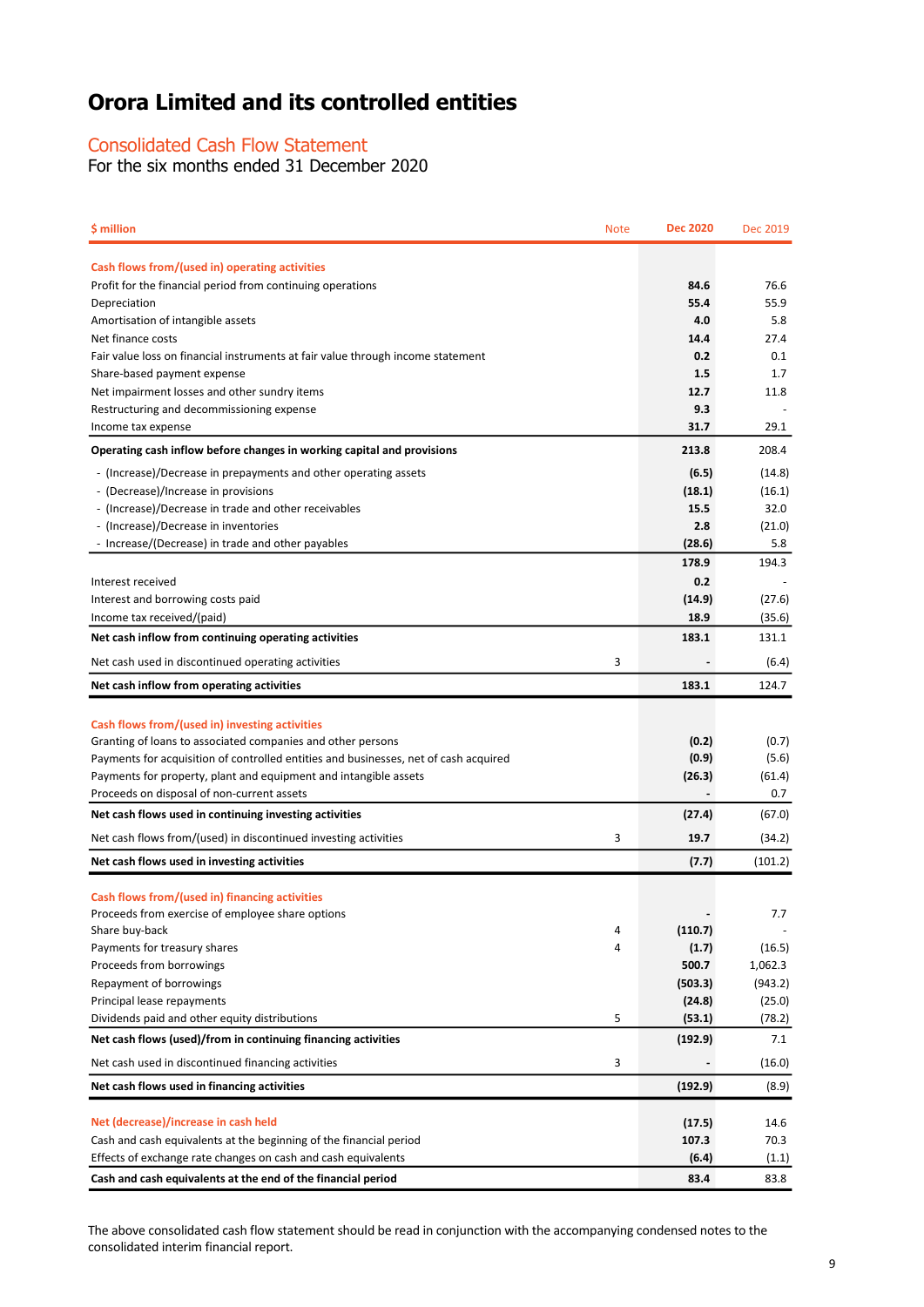### Condensed Notes to the Consolidated Interim Financial Report

For the six months ended 31 December 2020

### About this report

Orora Limited (the Company) is a for-profit entity for the purposes of preparing this financial report and is domiciled in Australia. These condensed consolidated interim financial statements ('interim financial report') as at and for the six months ended 31 December 2020 comprise the Company and its subsidiaries (together referred to as the 'Group'). The Group is primarily involved in the manufacture and supply of packaging products and services to the grocery, fast moving consumer goods and industrial markets.

These interim financial statements for the Group for the six months ended 31 December 2020 were approved by the Company's Board of Directors on 18 February 2021. The Directors have the power to amend and reissue the interim financial report.

The Annual Report of the Group as at and for the year ended 30 June 2020 is available upon request from the Company's registered office at 109 Burwood Road, Hawthorn 3122, Victoria, Australia or a[t www.ororagroup.com.](http://www.ororagroup.com/)

This interim financial report:

- has been prepared in accordance with the requirements of Accounting Standard AASB 134 *Interim Financial Reporting* (AASB 134) and the *Corporations Act 2001;*
- does not include all of the information required for a full financial report, and should be read in conjunction with the Annual Report of the Group as at and for the year ended 30 June 2020 and any public announcements made by Orora Limited and its controlled entities during the half year in accordance with continuous disclosure obligations arising under the *Corporations Act 2001*;
- has been prepared under historical cost basis except for financial instruments which have been measured at fair value. Non-derivative financial instruments are measured at fair value through the income statement;
- is presented in Australian dollars with values rounded to the nearest \$100,000 unless otherwise stated, in accordance with the ASIC Corporations (Rounding in Financial/Directors' Reports) Instrument 2016/191;
- presents reclassified comparative information where required for consistency with the current period presentation;
- adopts all new and amended Accounting Standards and Interpretations issued by the AASB that are relevant to the operations of the Group and effective for reporting periods beginning on or after 1 July 2020;
- does not early adopt any Accounting Standards and Interpretations that have been issued or amended but are not yet effective; and
- has applied the Group accounting policies consistently to all periods presented.

### Judgements and estimates

The preparation of the interim financial statements requires management to exercise judgement in applying the Group's accounting policies. It also requires the use of estimates and assumptions that affect the reported amounts of assets, liabilities, income and expenses.

The judgement, estimates and assumptions applied in the interim financial statements, including the key sources of estimation uncertainty are the same as those applied in the Group's last Annual Report for the year ended 30 June 2020.

### **Contingent asset restoration and decommissioning liability** *Asset decommissioning*

The decommissioning of the Petrie site is a significant and complex exercise involving multiple government agencies. At the date of this consolidated interim financial report, decommissioning work continues on site with the estimated costs to complete the decommissioning contingent on final remediation requirements which require significant judgement in respect of determining a reliable estimate.

During the six months to 31 December 2020 the Group recognised additional decommissioning costs of \$9.3 million (refer note 2) following ongoing project review and reassessment of remediation requirements at the site in respect of estimated costs to complete.

The provision recognised as at 31 December 2020 represents management's best estimate using all currently available information and considering applicable legislative and environmental regulations.

#### *Environmental indemnity*

The Australasian Fibre sale agreement includes an indemnity with regards to potential pre-existing environmental contamination that may exist at the Australasian Fibre sites at the date of sale, 30 April 2020. The indemnity is in relation to the future requirement to either: a) remediate a site as directed by a regulatory agency; or b) the site is subject to regulatory enforcement action.

During the year ended 30 June 2020, the Group recognised a provision for potential future costs that may be incurred in relation to any identified environmental contamination as part of the gain on sale of the divestment, refer note 3.

The provision recognised at 31 December 2020 is unchanged from the provision at 30 June 2020 and represents management's best estimate of the potential liability under the indemnity, using all currently available information and considering the scope of the indemnity.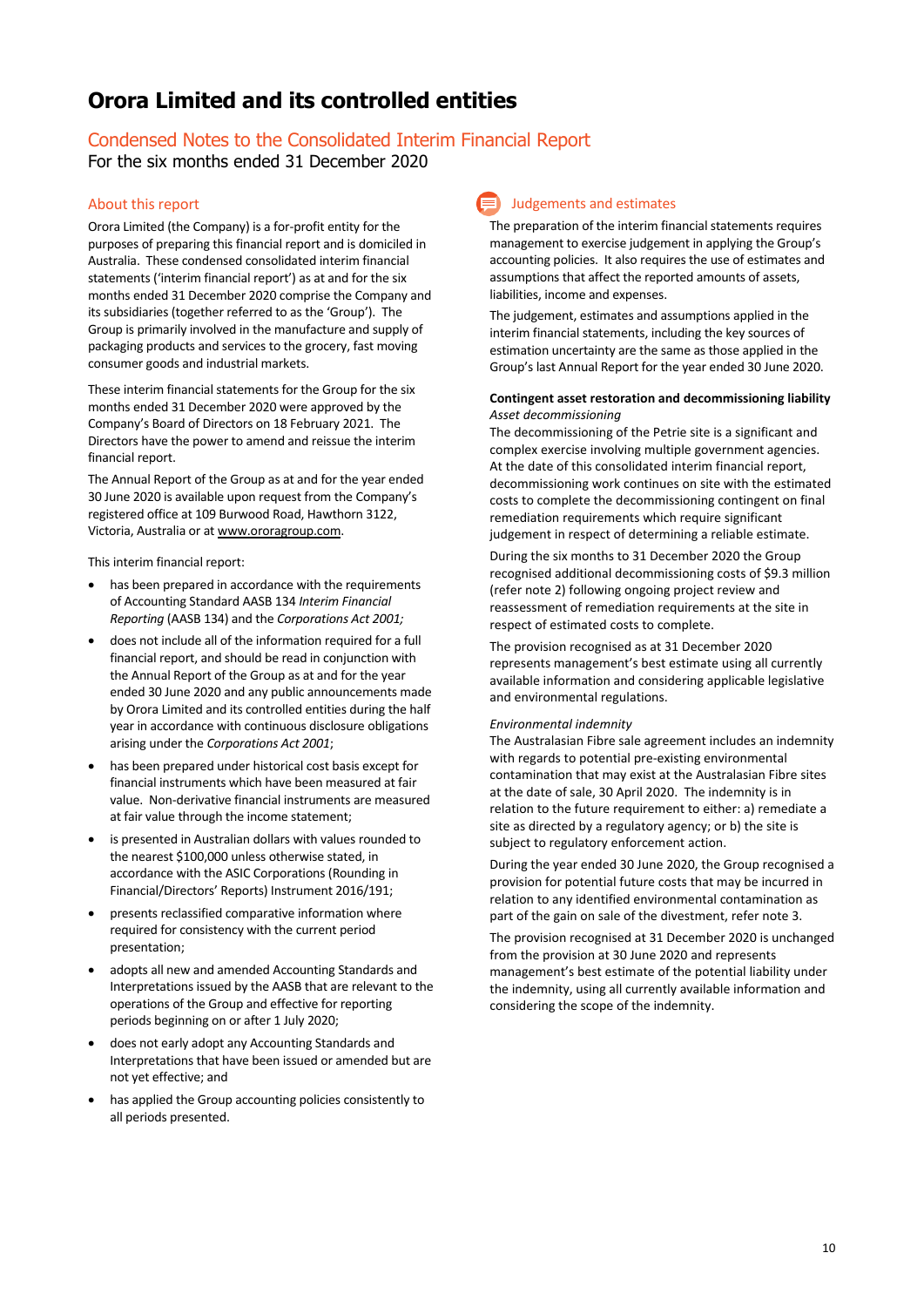### Condensed Notes to the Consolidated Interim Financial Report For the six months ended 31 December 2020

### New and amended accounting standards and interpretations

All new and amended Australian Accounting Standards and Interpretations mandatory as at 1 July 2020 to the Group have been adopted*,* including:

- AASB 2018-6 *Amendments to Australian Accounting Standards – Definition of a Business*
- AASB 2018-7 *Amendments to Australian Accounting Standards – Definition of Material*
- AASB 2019-1 *Amendments to Australian Accounting Standards – References to the Conceptual Framework*
- AASB 2019-3 *Amendments to Australian Accounting Standards – Interest Rate Benchmark Reform*
- AASB 2019-5 *Amendments to Australian Accounting Standards – Disclosure of the Effect of new IFRS Standards Not Yet Issued in Australia*
- AASB 2020-4 *Amendments to Australian Accounting Standards – COVID-19 Related Rent Concessions*

The Group has no transactions that are affected by the newly effective standards or the Group's accounting policies are already consistent with the new requirements. As such the adoption of the amending standards has not resulted in a change to the financial performance or position of the Group.

### **Issued but not yet effective**

There are several new or amended accounting standards issued by the AASB that are relevant to current operations and may impact the Group in the period of initial application. They are available for early adoption but have not been applied in preparing this interim financial report.

The following amended standards and interpretations are not expected to have a significant impact on the Group's consolidated financial statements:

- AASB 2020-1 and AASB 2020-6 Amendments to Australian Accounting Standards – *Classification of Liabilities as Current or Non-Current*
- AASB 2020-3 Amendments to Australian Accounting Standards – *Annual Improvements 2018-2020 and Other Amendments*
- AASB 2020-8 Amendments to Australian Accounting Standards – *Interest Rate Benchmark Reform– Phase 2*

### 1. Segment information

### Understanding the segment results

The Group's operating segments are organised and managed according to their geographical location. Each segment represents a strategic business that offers different products and operates in different industries and markets.

The Corporate Executive Team, the chief operating decisionmakers (CODM), monitor the operating results of the business separately for the purpose of making decisions about resource allocation and performance assessment.

On 10 October 2019, Orora entered into a binding agreement to sell its Australasian Fibre business. The financial performance of these operations have been presented as a discontinued operation within this interim financial report. The following segment information has been presented for continuing operations only. Refer note 3 for the financial results and position of the Australasia Fibre business.

Segment performance is evaluated based on earnings before significant items, interest and related income tax expense (EBIT). This measure excludes discontinued operations and the effects of individually significant non-recurring gains/losses which may have an impact on the quality of earnings, whilst including items directly attributable to the segment as well as those that can be allocated on a reasonable basis.

Interest income and expenditure and other finance costs, excluding interest expense related to lease liabilities, are not allocated to the segments, as this type of activity is managed on a Group basis. Transfer prices between segments are priced on an 'arms-length' basis, in a manner similar to transactions with third parties, and are eliminated on consolidation.

The following summary describes the operations of each reportable segment.

### **Orora Australasia**

This segment focuses on the manufacture of beverage packaging products within Australia and New Zealand. The products manufactured by this segment include glass bottles, beverage cans and wine closures.

### **Orora North America**

This segment, predominately located in North America, purchases, warehouses, sells and delivers a wide range of packaging and other related materials. The business also includes integrated corrugated sheet and box manufacturing and equipment sales capabilities and point of purchase retail display solutions and other visual communication services.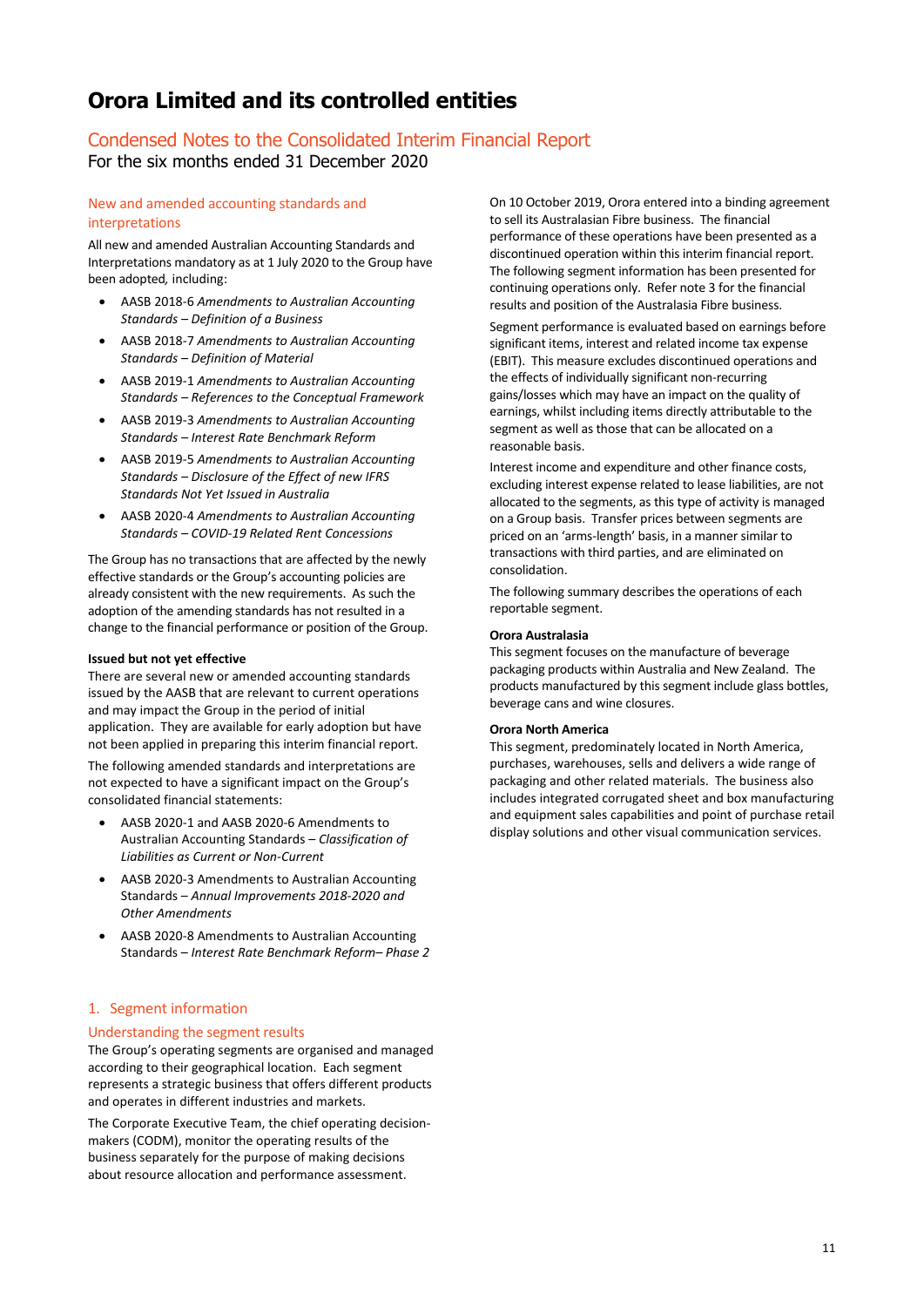# Condensed Notes to the Consolidated Interim Financial Report

For the six months ended 31 December 2020

### 1. Segment information (continued)

The following segment information was provided to the Corporate Executive Team for the reportable segments for the half year ended 31 December 2020.

|                                                                                                       |             |        | <b>Australasia</b> |         | <b>North America</b> |         | <b>Total Reported</b> |  |
|-------------------------------------------------------------------------------------------------------|-------------|--------|--------------------|---------|----------------------|---------|-----------------------|--|
| \$ million                                                                                            | <b>Note</b> | 2020   | 2019               | 2020    | 2019                 | 2020    | 2019                  |  |
| Reportable segment revenue                                                                            |             |        |                    |         |                      |         |                       |  |
| Revenue from external customers                                                                       |             | 441.2  | 412.2              | 1,372.9 | 1,423.0              | 1,814.1 | 1,835.2               |  |
| Total reportable segment revenue from continuing operations <sup>(1)</sup>                            |             | 441.2  | 412.2              | 1,372.9 | 1,423.0              | 1,814.1 | 1,835.2               |  |
| <b>Reportable segment earnings</b>                                                                    |             |        |                    |         |                      |         |                       |  |
| Earnings before significant items, interest, tax, depreciation and amortisation                       |             | 109.9  | 105.4              | 89.5    | 89.4                 | 199.4   | 194.8                 |  |
| Depreciation and amortisation                                                                         |             | (23.8) | (22.8)             | (35.6)  | (38.9)               | (59.4)  | (61.7)                |  |
| Earnings before significant items, interest and tax                                                   |             | 86.1   | 82.6               | 53.9    | 50.5                 | 140.0   | 133.1                 |  |
| Allocated finance expense - lease liabilities interest                                                |             | (0.4)  | (0.4)              | (5.3)   | (6.4)                | (5.7)   | (6.8)                 |  |
| Earnings before significant items, unallocated interest and tax for continuing operations             |             | 85.7   | 82.2               | 48.6    | 44.1                 | 134.3   | 126.3                 |  |
| Reconciliation to profit/(loss)                                                                       |             |        |                    |         |                      |         |                       |  |
| Significant items                                                                                     | 2           |        |                    |         |                      | (9.3)   |                       |  |
| Earnings before interest and tax                                                                      |             |        |                    |         |                      | 125.0   | 126.3                 |  |
| Unallocated finance income                                                                            |             |        |                    |         |                      | 0.2     |                       |  |
| Unallocated finance expense                                                                           |             |        |                    |         |                      | (8.9)   | (20.6)                |  |
| Consolidated profit before income tax expense from continuing operations                              |             |        |                    |         |                      | 116.3   | 105.7                 |  |
| Operating free cash flow from continuing operations <sup>(2)</sup>                                    |             | 78.0   | 70.9               | 48.8    | 41.5                 | 126.8   | 112.4                 |  |
| Reconciliation to cash flow from operating activities                                                 |             |        |                    |         |                      |         |                       |  |
| Add back investing cash outflow activities included in segment operating free cash flow               |             |        |                    |         |                      | 21.6    | 50.0                  |  |
| Add back principal lease repayments included in segment operating free cash flow                      |             |        |                    |         |                      | 30.5    | 31.9                  |  |
| Add interest and tax operating cash outflow activities excluded from segment operating free cash flow |             |        |                    |         |                      | 4.2     | (63.2)                |  |
| Net cash flow from continuing operating activities                                                    |             |        |                    |         |                      | 183.1   | 131.1                 |  |
|                                                                                                       |             |        |                    |         |                      |         |                       |  |

<sup>(1)</sup> Across all segments, in accordance with AASB 15 *Revenue from Contracts with Customers*, the timing of revenue recognition materially occurs at a point in time.

 $^{(2)}$  Operating free cash flow represents the cash flow generated from the Group's operating and investment activities, including lease payments but before interest, tax and dividends.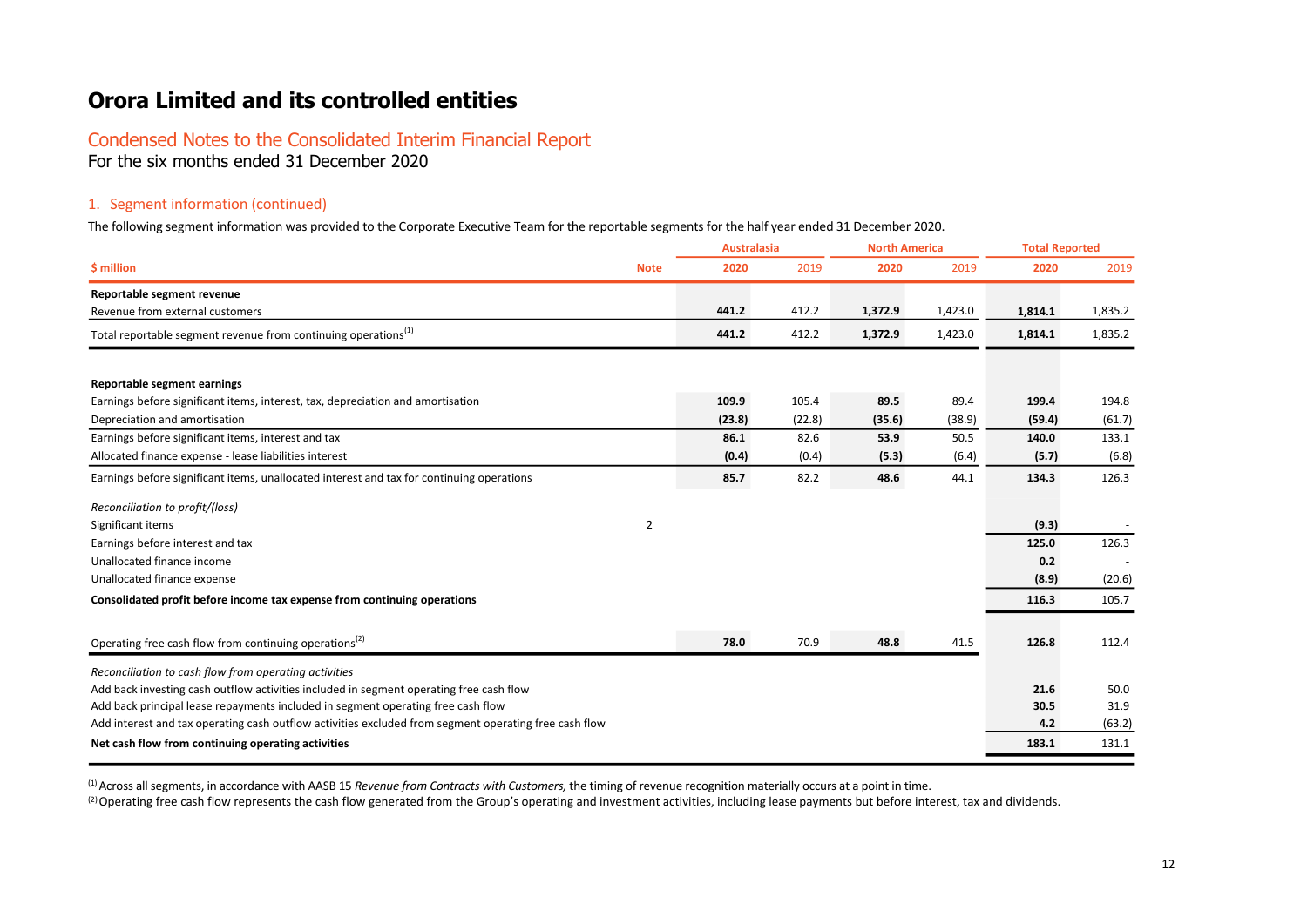### Condensed Notes to the Consolidated Interim Financial Report

For the six months ended 31 December 2020

### 2. Significant items

Significant items are typically gains or losses arising from events that are not considered part of the core operations of the business.

#### **31 December 2020**

| \$ million                                        | <b>Before tax</b><br>(expense)/income | Tax (expense)/<br>benefit | Net of tax |
|---------------------------------------------------|---------------------------------------|---------------------------|------------|
| <b>Continuing operations</b>                      |                                       |                           |            |
| Decommissioning costs                             | (9.3)                                 | 2.8                       | (6.5)      |
|                                                   | (9.3)                                 | 2.8                       | (6.5)      |
| <b>Discontinuing operations</b>                   |                                       |                           |            |
| Net profit on sale of Australasian Fibre business | 11.3                                  | 1.5                       | 12.8       |
|                                                   | 11.3                                  | 1.5                       | 12.8       |
| <b>Total significant item income</b>              | 2.0                                   | 4.3                       | 6.3        |

### *Decommissioning costs*

Following ongoing project review and reassessment of remediation requirements additional costs associated with the decommissioning of the former Petrie mill site of \$9.3 million (\$6.5 million after tax) have been recognised in respect of estimated costs to complete. This expense has been recognised as a significant item and is presented in 'general and administration' expense.

### *Net profit on sale of Australasian Fibre Business*

On 29 September 2020, the Group finalised the post-close completion accounts process with regards to the divestment of the Australasian Fibre business including finalisation of the tax position of the sale resulting in the recognition of an incremental net gain on disposal of \$11.3 million (after tax \$12.8 million). Refer to note 3 for further details of the divestment.

### **31 December 2019**

No significant items were recognised in the comparative period.

### 3. Business divestment and discontinued operation

### Accounting policy

A discontinued operation is a component of the Group's business, the operations and cash flows of which can be clearly distinguished from the rest of the Group and which:

- represents a separate major line of business or geographic area of operations;
- is part of a single co-ordinated plan to dispose of a separate major line of business or geographic area of operations; or
- is a subsidiary acquired exclusively with a view to resale.

Classification as a discontinued operation occurs at the earlier of disposal or when the operation meets the criteria to be classified as held for sale.

When an operation is classified as a discontinued operation, the comparative information of the income statement and other comprehensive income is re-presented as if the operation had been discontinued from the start of the comparative year.

### Sale of Australasian Fibre business

On 10 October 2019, the Group entered into a binding agreement to sell its Australasian Fibre business (Fibre) to a wholly owned subsidiary of Nippon Paper Industries Co., Limited (Nippon) for an enterprise value of \$1,720.0 million.

On 30 April 2020, the Group completed the sale of the business, recording net proceeds after tax and costs of approximately \$1,550.0 million and a net gain on disposal, before tax, of \$164.0 million in the Group's 30 June 2020 Annual Report, refer note 6.2 of the Annual Report.

The accounting for the Fibre divestment, and the net gain on disposal, before tax, of \$164.0 million was provisionally determined as customary post-close completion accounts processes were ongoing at the date of the approval of the Annual Report. On 29 September 2020, subsequent to the approval of the Annual Report, the Group finalised the post-close completion accounts process resulting in the recognition of an incremental net gain on disposal, before tax of \$11.3 million and the receipt of net proceeds of approximately \$19.7 million.

The Fibre business operated across both Australia and New Zealand with products manufactured including corrugated boxes, cartons and sacks and recycled paper.

The financial results and divestment of the Fibre business are presented as a discontinued operation within the consolidated interim financial report.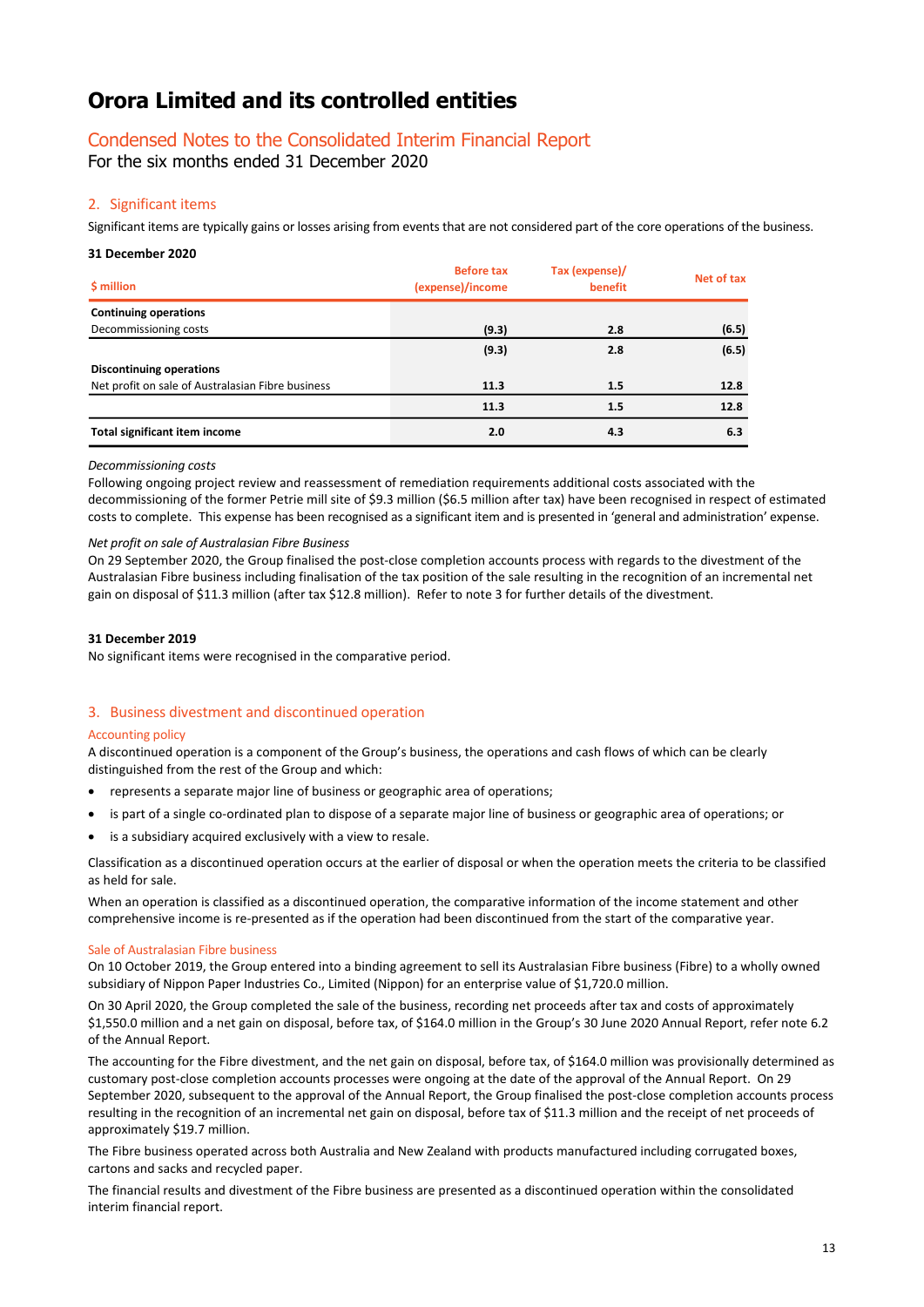### Condensed Notes to the Consolidated Interim Financial Report

For the six months ended 31 December 2020

3. Business divestment and discontinued operation (continued)

Financial information relating to the discontinued operation is set out below.

#### Results of discontinued operation

The results of the Fibre business for the period are presented below:

| <b>S</b> million                                                          | <b>Dec 2020</b> | <b>Dec 2019</b>  |
|---------------------------------------------------------------------------|-----------------|------------------|
| External revenue<br>External expenses                                     |                 | 643.7<br>(614.5) |
| <b>Profit from operations</b>                                             |                 | 29.2             |
| Income tax expense                                                        |                 | (8.5)            |
| Profit from discontinued operations, net of<br>tax                        |                 | 20.7             |
| Gain on sale of discontinued operation                                    | 11.3            |                  |
| Income tax benefit on gain on sale of<br>discontinued operation           | 1.5             |                  |
| Profit from discontinued operations, net of<br>$\text{tax}^{(1)}$         | 12.8            | 20.7             |
| Total comprehensive income from<br>discontinued operations <sup>(1)</sup> | 12.8            | 21.0             |
| Basic earnings per share<br>Diluted earnings per share                    | 1.4<br>1.3      | 2.2<br>2.2       |

(1) The profit from discontinued operations, net of tax, and total comprehensive income from discontinued operations is entirely attributable to the owners of the Orora Limited.

#### Effect of disposal on the financial position of the Group

The following table sets out the carrying amounts of the assets, liabilities and equity disposed of at 30 April 2020:

| <b>S</b> million                         | <b>April 2020</b> |
|------------------------------------------|-------------------|
| Property, plant and equipment            | 1,145.4           |
| Right-of-use assets                      | 226.4             |
| Intangible assets                        | 78.7              |
| Inventories                              | 245.3             |
| Trade and other receivables              | 243.0             |
| Other assets                             | 26.5              |
| Assets held for sale                     | 1,965.3           |
|                                          |                   |
| Trade and other payables                 | 177.2             |
| Lease liabilities                        | 245.6             |
| Provisions                               | 63.0              |
| Liabilities held for sale                | 485.8             |
|                                          |                   |
| Exchange fluctuation reserve, net of tax | (8.3)             |
| Reserve of disposal group                | (8.3)             |

Cash flows from/(used in) discontinued operation The net cash flows incurred by the Fibre business are as follows:

| <b>S</b> million                                                     | <b>Dec 2020</b> | Dec 2019 |
|----------------------------------------------------------------------|-----------------|----------|
| Net cash flows used in operating activities                          |                 | (6.4)    |
| Net cash flows from/(used) in investing<br>activities <sup>(1)</sup> | 19.7            | (34.2)   |
| Net cash flows used in financing activities                          |                 | (16.0)   |
| Net cash inflow/(outflow) for the period                             | 19.7            | (56.6)   |

 $(1)$  Net cash inflows from investment activities include a net inflow of \$19.7 million from the post-close completion process of the Fibre sale.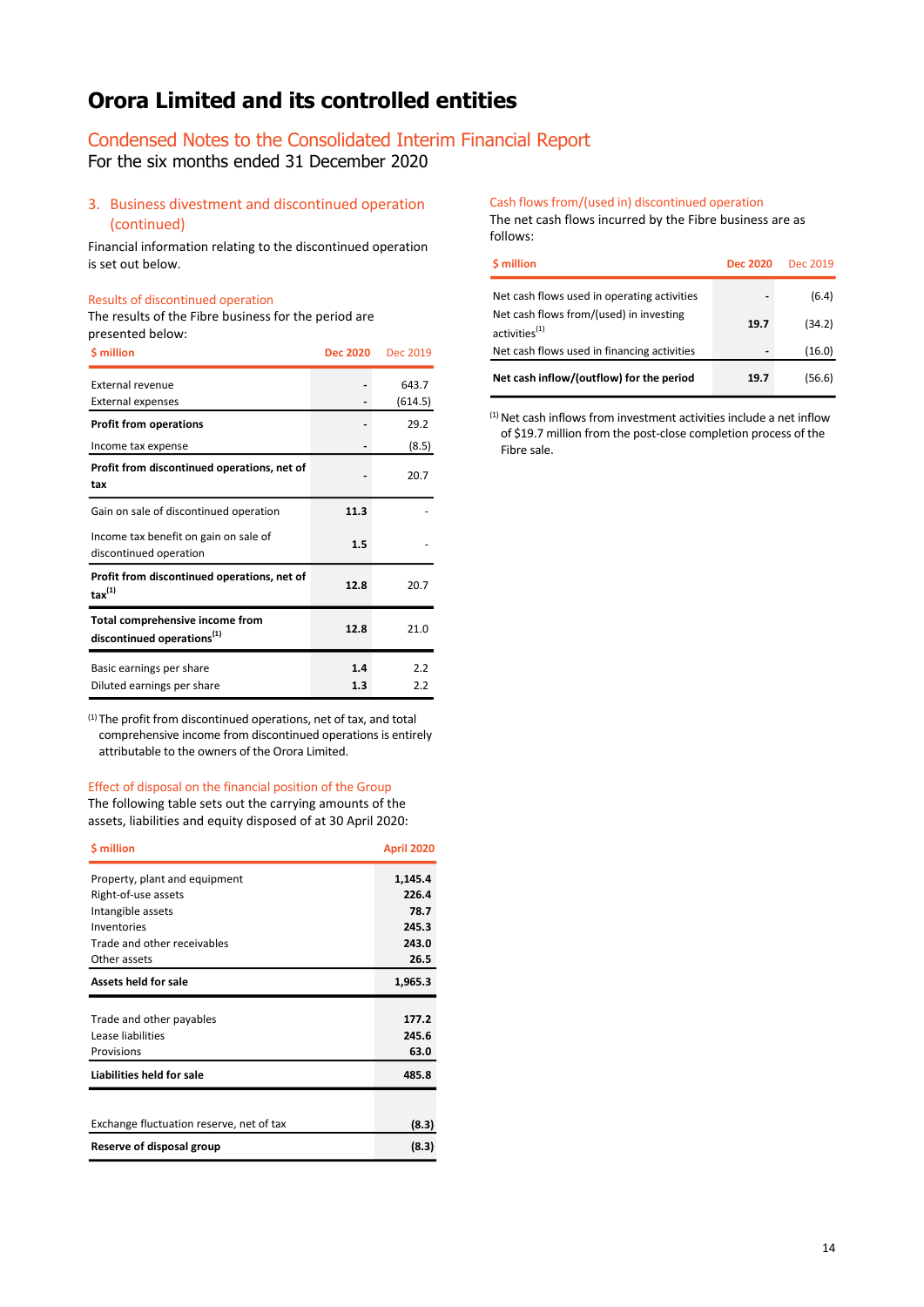### Condensed Notes to the Consolidated Interim Financial Report

For the six months ended 31 December 2020

### 4. Contributed equity

| \$ million                                                                                                                      | <b>Dec 2020</b> | June 2020 |
|---------------------------------------------------------------------------------------------------------------------------------|-----------------|-----------|
| Issued and fully paid ordinary shares: <sup>(1)</sup><br>922,702,322 ordinary shares with no par value (June 2020: 965,362,856) | 224.6           | 335.2     |
| Treasury shares: <sup>(2)</sup>                                                                                                 |                 |           |
| 894,213 ordinary shares with no par value (June 2020: 655,046)                                                                  | (2.2)           | (1.6)     |
| Total contributed equity                                                                                                        | 222.4           | 333.6     |

(1)All issued shares are fully paid, all shares rank equally with regards to the Company's residual assets. Ordinary shares entitle the holder to participate in dividends as declared from time to time and are entitled to one vote per share at meetings of the Company.

 $^{(2)}$ Treasury shares are shares in the Company that are held by the Orora Employee Share Trust for the purpose of issuing shares to employees under the Group's Employee Share Plans. Treasury shares include 278,585 (\$0.8 million) shares purchased under the share buy-back program that were cancelled subsequent to 31 December 2020.

### Reconciliation of fully paid ordinary shares and treasury shares

|                                                                          | <b>Ordinary shares</b> |                  | <b>Treasury shares</b> |            |
|--------------------------------------------------------------------------|------------------------|------------------|------------------------|------------|
|                                                                          | No. '000               | <b>S</b> million | <b>No. '000</b>        | \$ million |
| At 1 July 2019                                                           | 1,206,685              | 488.0            | (1, 127)               | (3.9)      |
| Capital return and share consolidation <sup>(1)</sup>                    | (241, 322)             | (150.0)          | 164                    | 0.4        |
| Acquisition of shares by the Orora Employee Share Trust                  |                        |                  | (6,920)                | (18.6)     |
| Proceeds received from employees on exercise of options                  |                        | 8.0              |                        |            |
| Treasury shares used to settle Team Member Share Plan                    |                        |                  | 234                    | 0.7        |
| Treasury shares used to satisfy issue of CEO Grant                       |                        | (0.7)            | 209                    | 0.7        |
| Exercise of vested grants under Employee Share Plans                     | 6,785                  | 9.0              |                        |            |
| Treasury shares used to satisfy exercise of vested grants under Employee | (6,785)                | (19.1)           | 6,785                  | 19.1       |
| Share Plans                                                              |                        |                  |                        |            |
| At 30 June 2020                                                          | 965,363                | 335.2            | (655)                  | (1.6)      |
| Share buy-back <sup>(2)</sup>                                            | (42, 661)              | (110.7)          |                        |            |
| Acquisition of shares by the Orora Employee Share Trust                  |                        |                  | (691)                  | (1.7)      |
| Exercise of vested grants under Employee Share Plans                     | 452                    | 1.2              |                        |            |
| Treasury shares used to satisfy exercise of vested grants under Employee |                        |                  |                        |            |
| Share Plans                                                              | (452)                  | (1.1)            | 452                    | 1.1        |
| At 31 December 2020                                                      | 922,702                | 224.6            | (894)                  | (2.2)      |

 $<sup>(1)</sup>$ On 16 June 2020, the shareholders approved a capital return of 12.4 cents per share payable to each individual holding shares in Orora as</sup> at the record date of 22 June 2020. The payment of the capital return of \$150.0 million occurred on 29 June 2020. At the same time of the approval of the capital return the shareholders also approved the share consolidation. Under the share consolidation every ordinary share was converted into 0.80 ordinary shares (5 shares became 4).

 $^{(2)}$  On 20 August 2020, the Group announced an on-market share buy-back of up to 10.0% of the issued share capital. This represents approximately 96.5 million shares. The buy-back commenced in September 2020. The Dividend Reinvestment Plan has been suspended while the on-market buy-back is undertaken.

### Orora Employee Share Trust

The Group holds shares in itself as a result of shares purchased by the Orora Employee Share Trust (the 'Trust'). The Trust was established to manage and administer the Company's responsibilities under the Group's Employee Share Plans through acquiring, holding and transferring of shares in the Company to participating employees. In respect of these transactions, at any point in time the Trust may hold 'allocated' and 'unallocated' shares.

Allocated shares represent those shares that have been purchased and awarded to employees under the CEO Grant. These shares are restricted in that the employee is unable to dispose of the shares for a period of up to five years (or as otherwise determined by the Board). The Trust holds these shares on behalf of the employee until the restriction period is lifted at which time the Trust releases the shares to the employee. As the CEO Grant shares are allocated, they are treated as ordinary shares.

Unallocated shares represent those shares that have been purchased by the Trust on-market to satisfy the potential future vesting of awards granted under the Group's Employee Share Plans, other than the CEO Grant. As the shares are unallocated, they are identified and accounted for as treasury shares.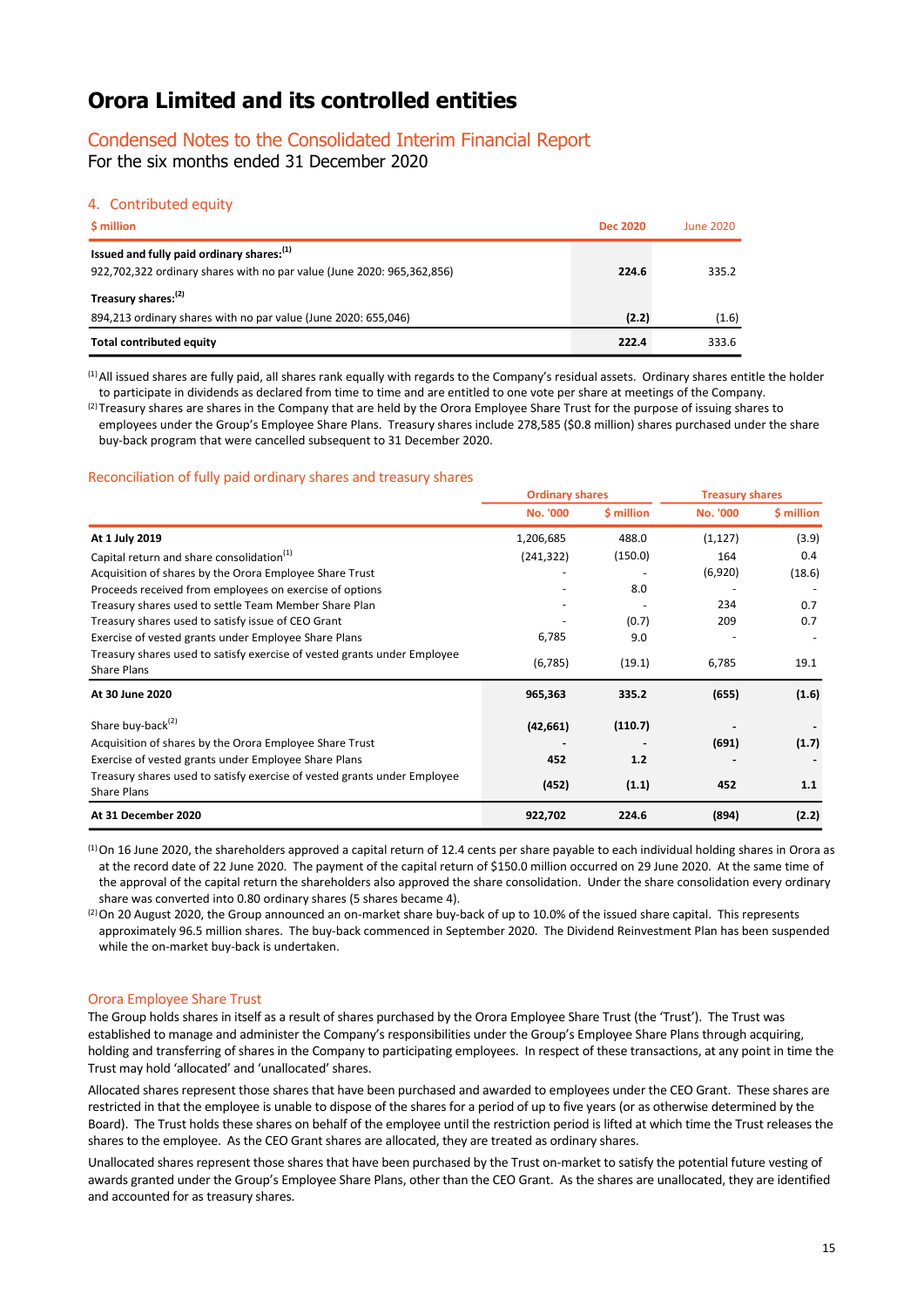### Condensed Notes to the Consolidated Interim Financial Report

For the six months ended 31 December 2020

### 5. Dividends

|                                                                                             | <b>Cents per</b><br>share | <b>Total</b><br><b>S</b> million |
|---------------------------------------------------------------------------------------------|---------------------------|----------------------------------|
| Declared and paid during the period<br>Six months ended 31 December 2020                    |                           |                                  |
| Final dividend for 2020 (unfranked)                                                         | 5.5                       | 53.1                             |
| Six months ended 31 December 2019                                                           |                           |                                  |
| Final dividend for 2019 (30% franked)                                                       | 6.5                       | 78.2                             |
|                                                                                             |                           |                                  |
| Proposed and unrecognised at period end <sup>(1)</sup><br>Six months ended 31 December 2020 |                           |                                  |
| Interim dividend for 2021 (unfranked)                                                       | 6.5                       | 59.5                             |
| Six months ended 31 December 2019<br>Interim dividend for 2020 (30% franked)                | 6.5                       | 78.4                             |
|                                                                                             |                           |                                  |

<sup>(1)</sup> Estimated interim dividend payable, subject to variations in the number of shares up to record date.

### **Dividend Reinvestment Plan**

The Group operates a dividend reinvestment plan which allows eligible shareholders to elect to invest dividends in ordinary shares. All holders of Orora Limited ordinary shares with Australian or New Zealand addresses registered with the share registry are eligible to participate in the plan.

The allocation price for shares is based on the average of the daily volume weighted average share price of Orora Limited ordinary shares sold on the Australian Securities Exchange, calculated with reference to a period of not less than ten consecutive trading days as determined by the Directors.

On 20 August 2020, the Group announced an on-market share buy-back of up to 10.0% of issued share capital. The Dividend Reinvestment Plan has been suspended while the on-market buy-back is undertaken.

### **Franking Account**

Franking credits available to shareholders of the Company at 31 December 2020 are nil (June 2020: nil). The declared 2021 interim dividend will be 100% unfranked (2020: interim dividend 30% franked, final dividend unfranked).

#### **Conduit Foreign Income Account**

For Australian tax purposes, dividends paid to non-resident shareholders are not subject to Australian withholding tax to the extent that they are franked or sourced from the parent entity's conduit foreign income (CFI) account. For the 2021 interim dividend, 100% of the dividend is sourced from the CFI account (2020: interim dividend 70% CFI and final dividend 100% CFI). As a result, 100% of the 2021 interim dividend paid to non-residents will not be subject to Australian withholding tax.

### 6. Financial instruments

### Carrying amounts versus fair values

The carrying amounts and fair values of the Group's financial assets and financial liabilities recognised in the financial statements are materially the same, except for the following:

| <b>S</b> million                  | <b>Dec 2020</b> | June 2020 |
|-----------------------------------|-----------------|-----------|
| <b>US Private Placement Notes</b> |                 |           |
| Carrying value                    | 315.8           | 352.1     |
| Fair value                        | 345.9           | 386.0     |

The methods and assumptions used to estimate the fair value of financial instruments are as follows:

### **Cash**

The carrying amount is fair value due to the liquid nature of these assets.

#### **Trade and other receivables/payables**

Due to the short-term nature of these financial rights and obligations, their carrying amounts are considered reasonable approximations of their fair values.

### **Other financial assets/liabilities**

The fair value of loan receivables are calculated using market interest rates.

The fair value of derivative financial instruments are recognised and measured at fair value in the financial statements. The specific valuation techniques used to value the derivative financial instruments include:

- Fair value of interest rate swaps is calculated as the present value of the estimated future cash flows – ie the amounts that the Group would receive or pay to terminate the swap at reporting date, based on observable yield curves;
- The fair value of forward foreign exchange contracts and currency options is determined using the difference between the contract exchange rate and the quoted exchange rate at the balance sheet date;
- The fair value of the aluminium commodity forward contracts is determined using the difference between the contract commodity price and the quoted market price at the balance sheet date; and
- The fair value of electricity commodity forward contracts is calculated as the present value of the estimated future cash flows using market observable quoted prices and risk adjusted forecast prices at the balance sheet date.

### **Interest-bearing liabilities**

For interest bearing liabilities fair value is based on discounting expected future cash flows at market rates.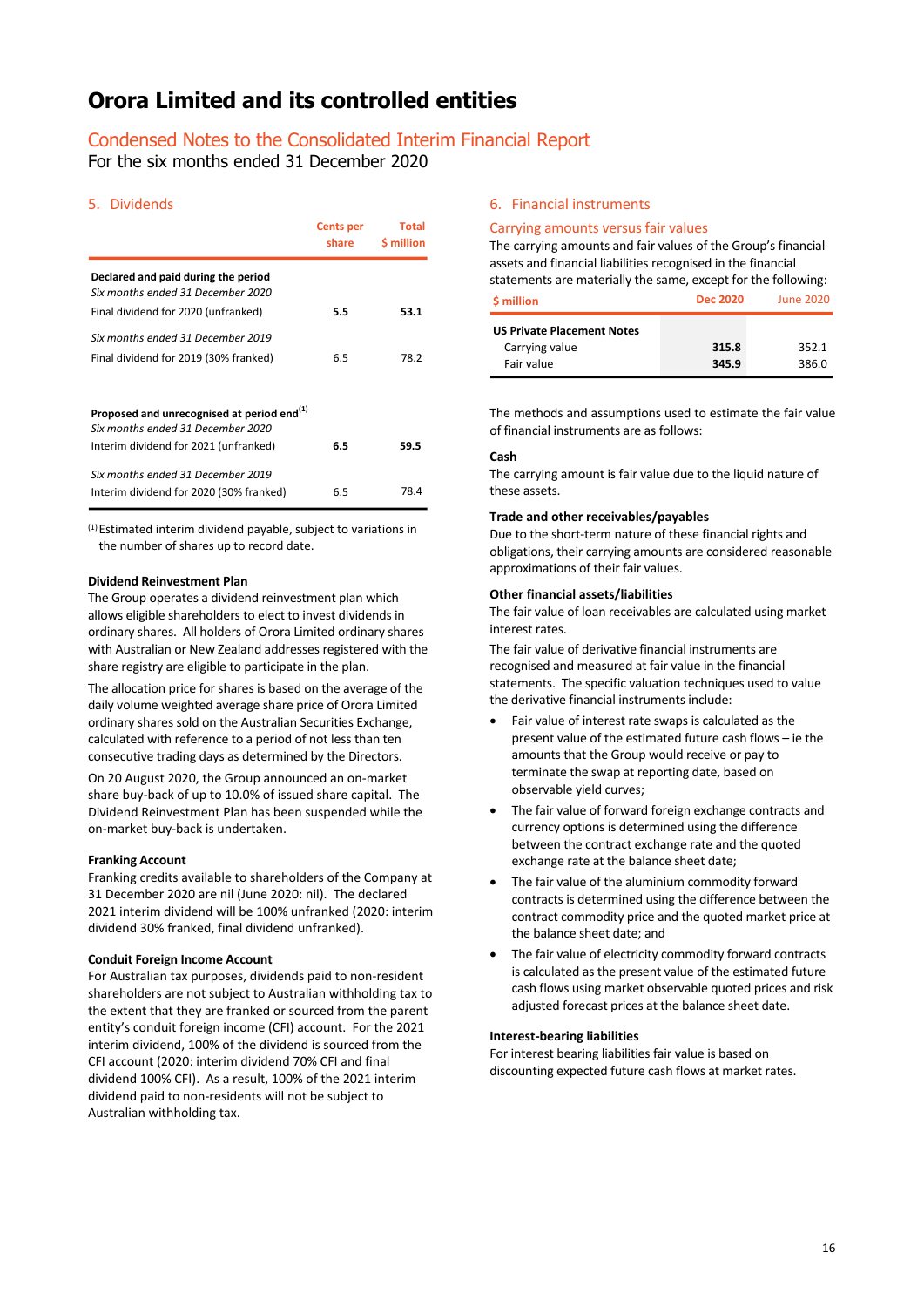# Condensed Notes to the Consolidated Interim Financial Report

For the six months ended 31 December 2020

### 6. Financial instruments (continued)

### Valuation of financial instruments

When measuring the fair value of an asset or liability, the Group uses market observable data as far as possible. Fair values are categorised into three levels as prescribed under the accounting standards, with each of these levels indicating the reliability of the inputs used in determining fair value. The levels in the hierarchy are:

- Level 1: Financial instruments traded in an active market (such as publicly traded derivatives and traded securities). Fair value is from a quoted price, for an identical asset or liability at the end of the reporting period, traded in an active market. The quoted market price used for assets is the last bid price;
- Level 2: Financial instruments that are not traded in an active market (for example over-the-counter derivatives). Fair value is determined using valuation techniques that maximise the use of observable market data and rely as little as possible on entityspecific estimates. All significant inputs used in the valuation method are observable;
- Level 3: Financial instruments for which no market exists in which the instrument can be traded. Where one or more of the significant inputs in determining fair value for the asset or liability is not based on observable market data (unobservable input), the instrument is included in level 3.

All of the Group's financial instruments carried at fair value were valued using market observable inputs (Level 2). For financial instruments that are carried at fair value on a recurring basis, the Group determines whether transfers have occurred between Levels in the hierarchy by re-assessing categorisation (based on the lowest level input that is significant to the fair value measurement as a whole) at the end of each reporting period.

There were no transfers between level 1 and 2 for recurring fair value measurements during the period. The Group does not hold any material Level 3 financial instruments.

### 7. Contingent liabilities

A contingent liability is a liability that is not sufficiently certain to qualify for recognition as a provision where uncertainty may exist regarding the outcome of future events.

### **Decommissioning liability**

The decommissioning of the Petrie site is a significant exercise involving multiple government agencies. At the date of this interim financial report, decommissioning work continues on site with the estimated costs to complete the decommissioning contingent on final remediation requirements which require significant judgement in respect of determining a reliable estimate.

### **Environmental indemnity**

As discussed earlier in this consolidated interim financial report, the Australasian Fibre sale agreement includes an indemnity with regards to potential pre-existing environmental contamination that may exist at the Australasian Fibre sites at the date of sale, 30 April 2020. The indemnity is in relation to the future requirement to either: a) remediate a site as directed by a regulatory agency; or b) the site is subject to regulatory enforcement action. At the date of this interim financial report, estimated costs covered by the indemnity are contingent on finalisation of environmental surveys and final remediation requirements which require significant judgment in respect of determining a reliable estimate.

### **Legal proceedings**

The outcome of currently pending and future legal, judicial, regulatory and other proceedings of a litigious nature cannot be predicted with certainty. Legal proceedings can raise difficult and complex issues and are subject to many uncertainties and complexities including, but not limited to, the facts and circumstances of each particular case, issues regarding the jurisdiction in which each proceeding is brought and differences in applicable law.

An adverse decision in a legal proceeding could result in additional costs that are not covered, either wholly or partially, under insurance policies, which could significantly impact the business and results of the operations of the Group.

Each legal proceeding is evaluated on a case-by-case basis considering all available information, including that from legal counsel, to assess potential outcomes. Where it is considered probable that a future obligation will result in an outflow of resources, a provision is recognised in the amount of the present value of the expected cash outflows, if these are deemed reliably measurable.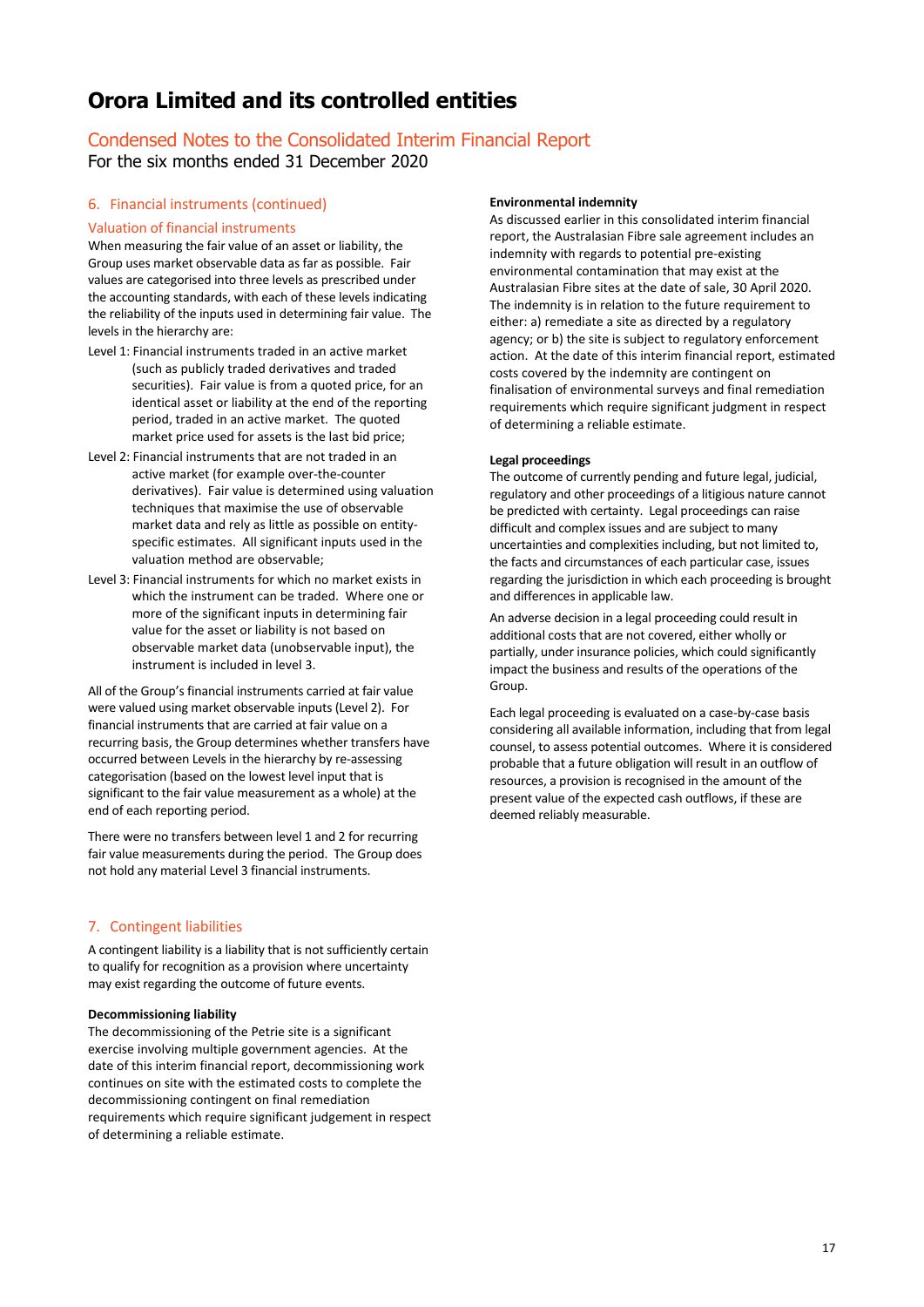### Directors' Declaration

For the half year ended 31 December 2020, in the opinion of the Directors of Orora Limited (the 'Company'):

- 1. the financial statements and notes are in accordance with the *Corporations Act 2001* including:
	- a. complying with Australian Accounting Standards, the *Corporations Regulations 2001* and other mandatory professional reporting requirements; and
	- b. giving a true and fair view of the Group's financial position as at 31 December 2020 and its performance for the half year ended on that date; and
- 2. there are reasonable grounds to believe that Orora Limited will be able to pay its debts as and when they become due and payable.

Signed in accordance with a resolution of the Directors.

18 February 2021 18 February 2021

 $\mathscr{D}\zeta_{\dot{\mathbf{m}}}\mathscr{D}$ 

A R H Sindel B P Lowe **Chairman Managing Director and Chief Executive Officer**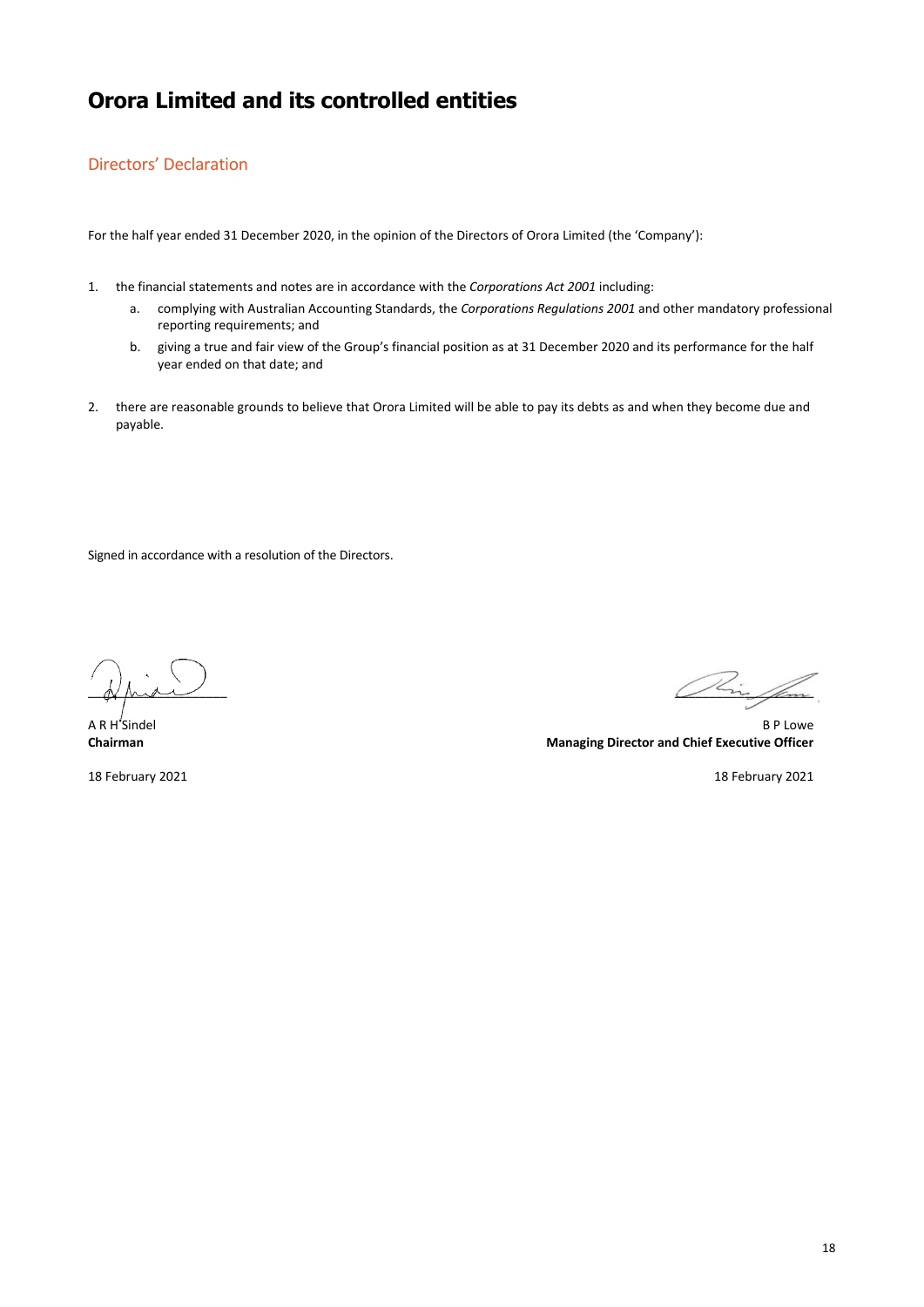

# **Independent auditor's review report to the members of Orora Limited**

### *Report on the interim financial report*

### *Conclusion*

We have reviewed the interim financial report of Orora Limited (the Company) and the entities it controlled during the half-year (together the Group), which comprises the consolidated statement of financial position as at 31 December 2020, the consolidated statement of comprehensive income, consolidated statement of changes in equity, consolidated cash flow statement and consolidated income statement for the half-year ended on that date, significant accounting policies and explanatory notes and the directors' declaration.

Based on our review, which is not an audit, we have not become aware of any matter that makes us believe that the accompanying interim financial report of Orora Limited does not comply with the *Corporations Act 2001* including:

- 1. giving a true and fair view of the Group's financial position as at 31 December 2020 and of its performance for the half-year ended on that date
- 2. complying with Accounting Standard AASB 134 *Interim Financial Reporting* and the *Corporations Regulations 2001*.

### *Basis for conclusion*

We conducted our review in accordance with ASRE 2410 *Review of a Financial Report Performed by the Independent Auditor of the Entity* (ASRE 2410). Our responsibilities are further described in the *Auditor's responsibilities for the review of the interim financial report* section of our report.

We are independent of the Group in accordance with the auditor independence requirements of the *Corporations Act 2001* and the ethical requirements of the Accounting Professional & Ethical Standards Board's APES 110 *Code of Ethics for Professional Accountants (including Independence Standards)* (the Code) that are relevant to our audit of the annual financial report in Australia. We have also fulfilled our other ethical responsibilities in accordance with the Code.

### *Responsibility of the directors for the interim financial report*

The directors of the Company are responsible for the preparation of the interim financial report that gives a true and fair view in accordance with Australian Accounting Standards and the Corporations Act 2001 and for such internal control as the directors determine is necessary to enable the preparation of the interim financial report that gives a true and fair view and is free from material misstatement whether due to fraud or error.

*PricewaterhouseCoopers, ABN 52 780 433 757 2 Riverside Quay, SOUTHBANK VIC 3006, GPO Box 1331, MELBOURNE VIC 3001 T: 61 3 8603 1000, F: 61 3 8603 1999, www.pwc.com.au*

Liability limited by a scheme approved under Professional Standards Legislation.